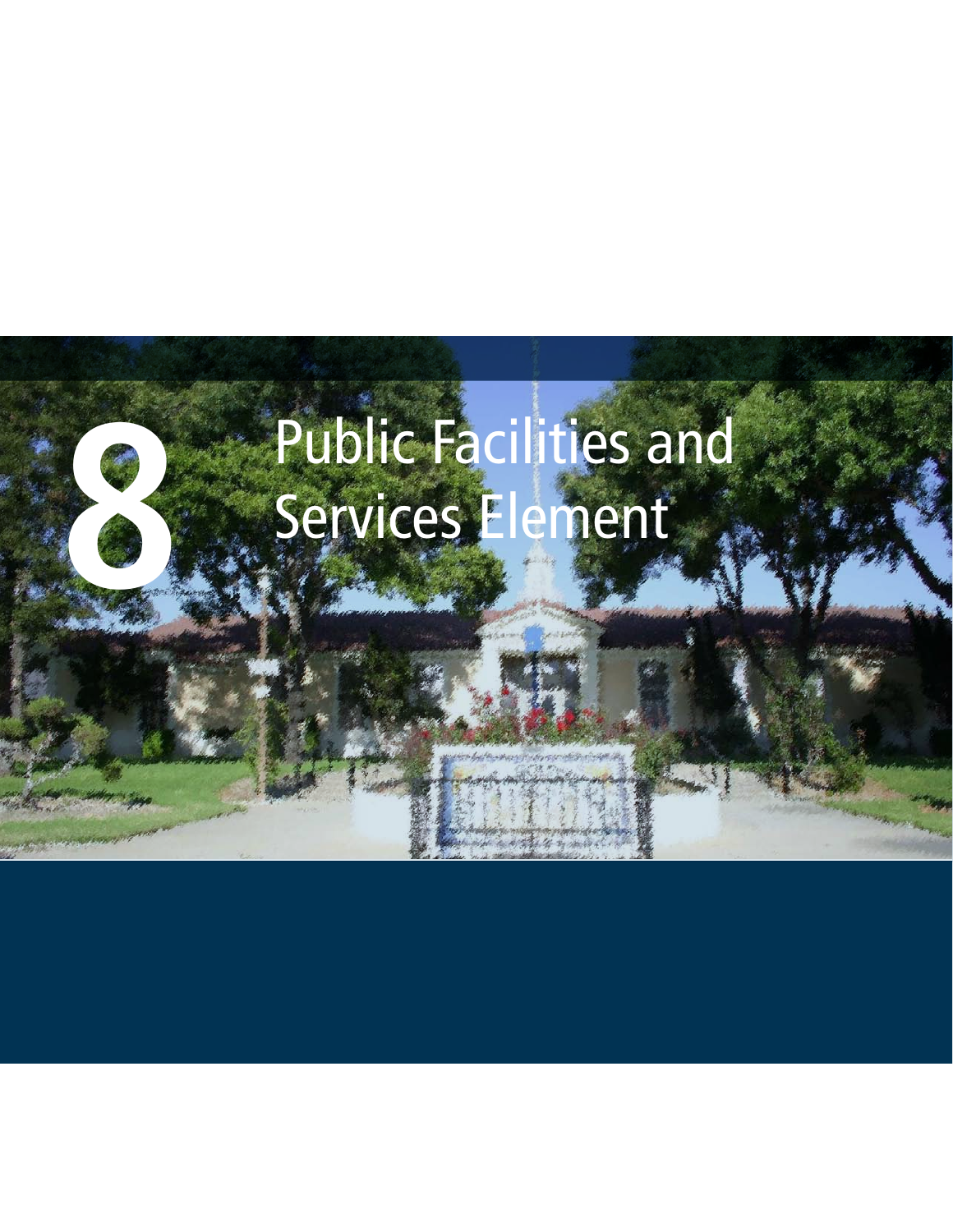# INTRODUCTION

The Public Facilities and Services Element provides information and policy guidance to ensure the provision of public facilities and services will support existing and new development in the City of South Gate. It addresses the changing public service and infrastructure needs of South Gate and provides for their logical and timely expansion to keep pace with growth. Policies supporting quality schools, excellent police and fire services, and well-maintained infrastructure are essential to achieve broader development objectives and support the future envisioned by the residents of South Gate. The Element covers the following topics:

- Police Services
- Fire Services
- Schools and Educational Facilities
- Solid Waste and Recycling
- Water Service
- Wastewater
- Stormwater

Each topic is addressed in its own section. Each section contains a brief description of the relevant existing conditions as well as goals, objectives, policies and actions for each topic area.



**Throughout its history, public facilities and services in South Gate have supported broad development objectives and ensured a high quality of life for residents.**

**The topics addressed here are an integral part of the City's overall planning strategy and a basic consideration of setting growth and development policy.**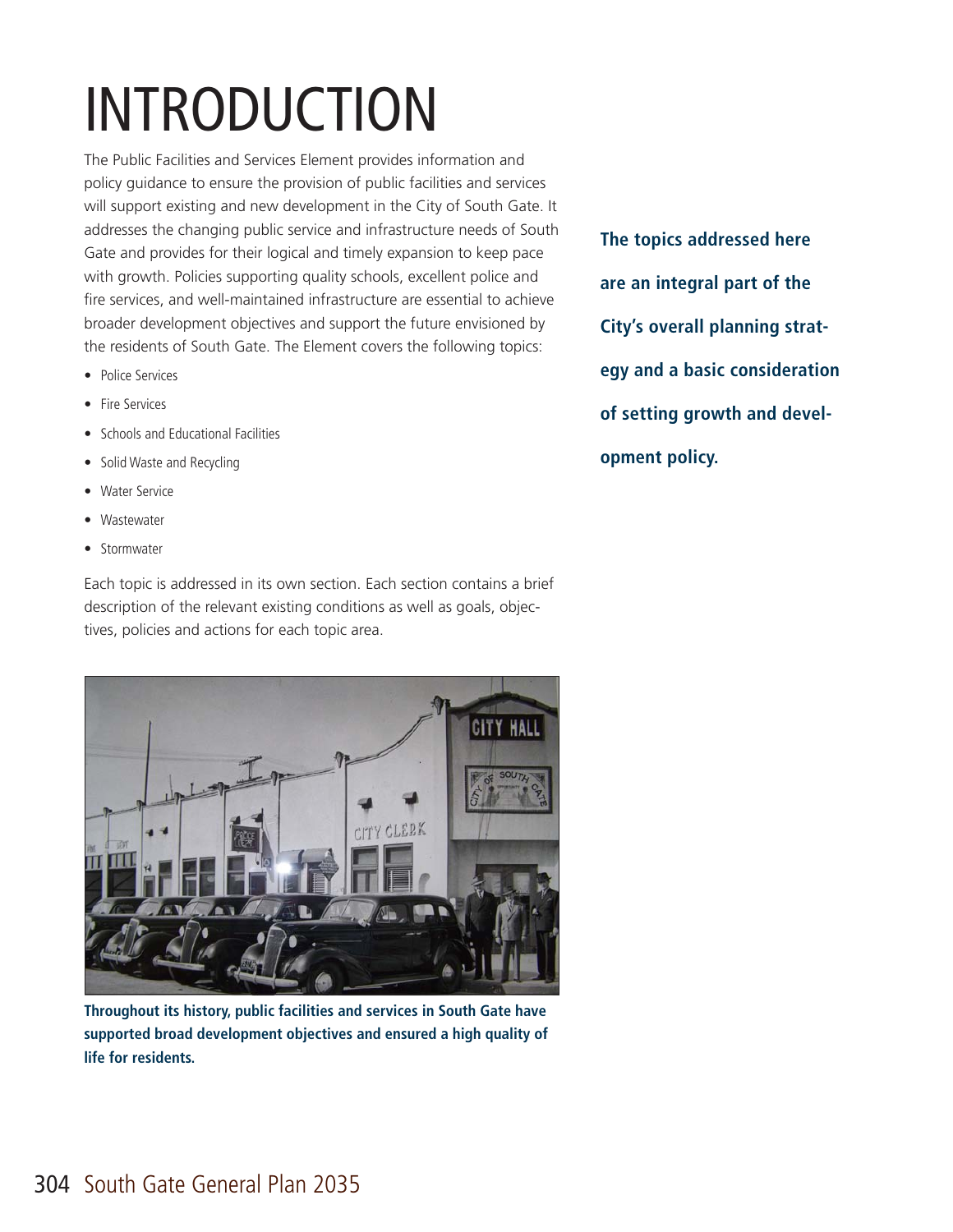# **STATUTORY** REQUIREMENTS

Further, the topics addressed here are an integral part of the City's overall planning strategy and a basic consideration of setting growth and development policy.

State Law requires the General Plan to include "the proposed general distribution and general location and extent of the uses of land for … solid and liquid waste disposal facilities," and requires information on "the general location and extent of existing and proposed … public utilities and facilities." These components are included in this Element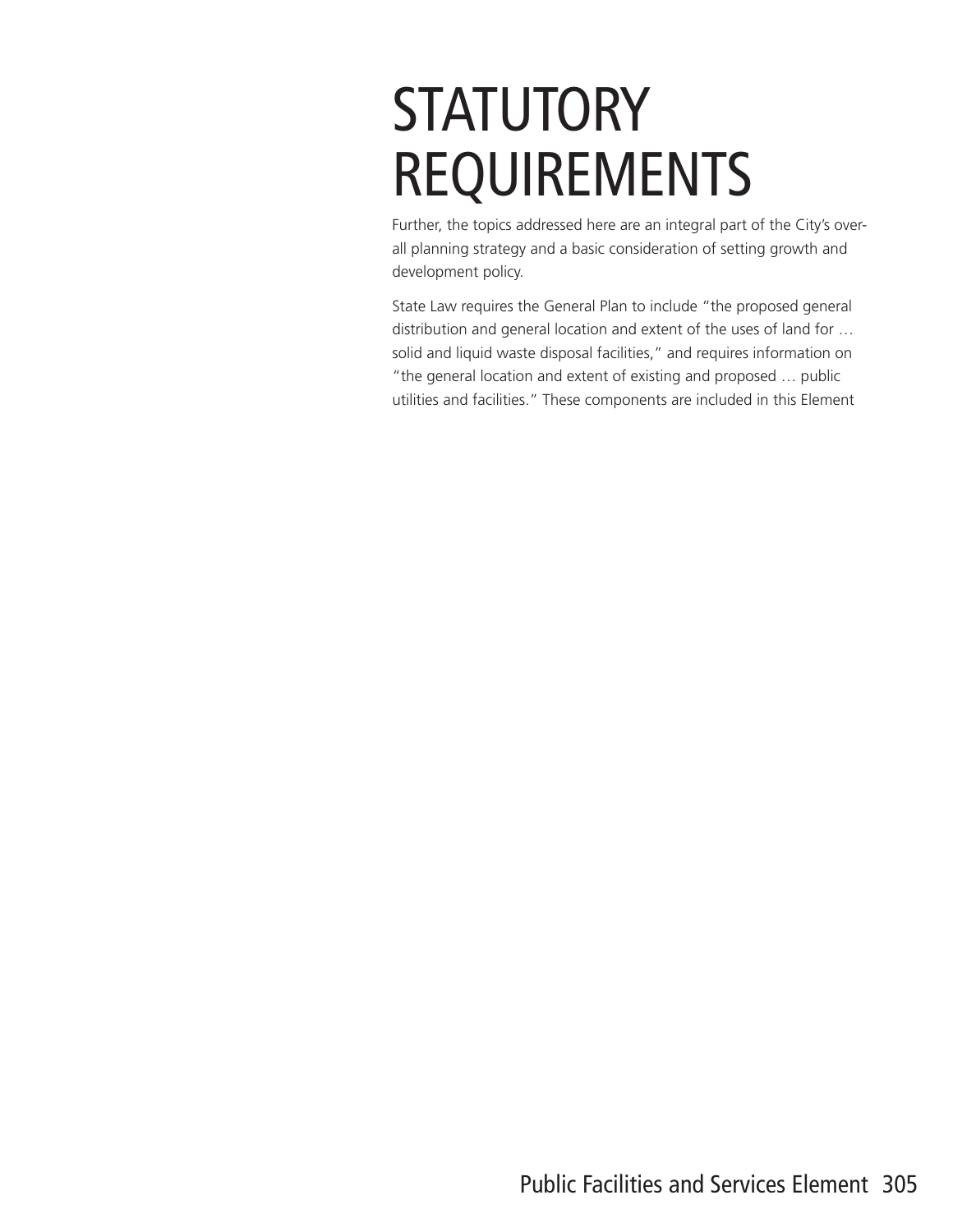# KEY ISSUES AND CHALLENGES

During the General Plan update process, key issues and challenges related to the provision of public services and facilities were identified. This section outlines the areas of concern identified in that process.

### Keeping pace with development

As the City grows, so does the need for additional buildings to accommodate City personnel and infrastructure to provide capacity for everything from educational services to wastewater management. It is imperative to coordinate the timing of new development with the provision of adequate infrastructure, public facilities, and public services so that services can keep pace with demand. At the same time, some existing facilities in the City of South Gate are in need of upgrades and/ or replacement.

### Equitable distribution of the costs of service provision

New development adds to use of existing services and facilities, but the City of South Gate currently does not impose fees on development to fund the provision of these additional services. Additionally, existing facilities are costly to maintain and update, and reliable revenue sources are required to maintain or replace aging infrastructure.

### Adequate school facilities

Approximately 30,000 students, almost 1 in 3 of the South Gate population, attend some type of educational facility in the City. More attend schools outside the City limits. The existing school facilities in the City are insufficient to accommodate this large population of students and the Los Angeles Unified School District is looking for several sites for new schools in South Gate. Siting these schools will be an issue, because the City is largely built out and there is strong competition for the few sites that might be appropriate for new educational facilities.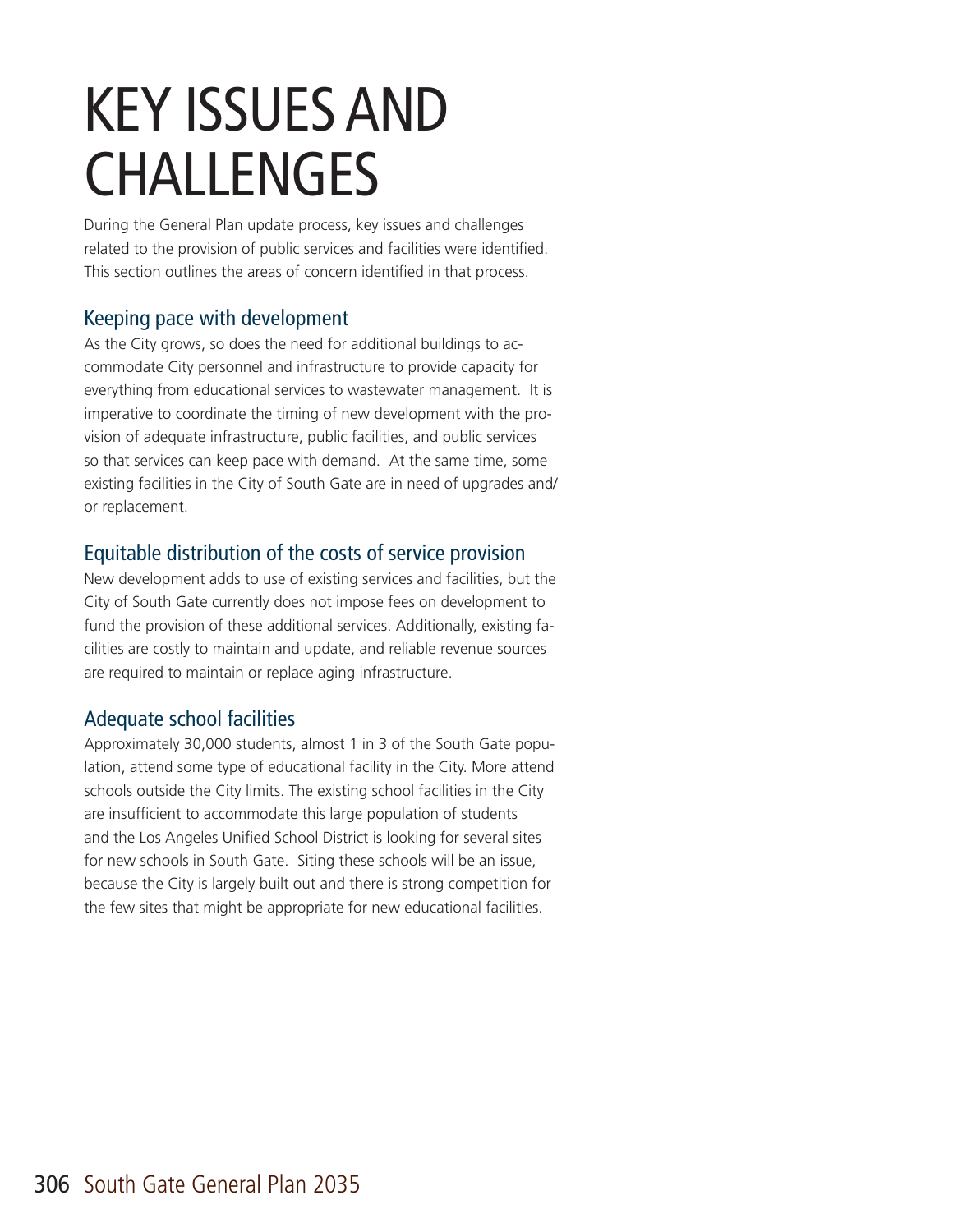### Water use, storage, recycling and distribution

Water use and management is a serious issue. South Gate, like most communities in Southern California, has limited water resources. Homes and businesses have become accustomed to having access to inexpensive and plentiful water delivered to them from other parts of the state, but increasing development and demand for water resources has diminished the water available per capita. In recent years, water use, storage, recycling and distribution have become major issues for California, particularly in the southern part of the state.

#### Stormwater management

The City of South Gate will need to continue to create innovative approaches to managing stormwater flows to meet existing and expected future stormwater regulations.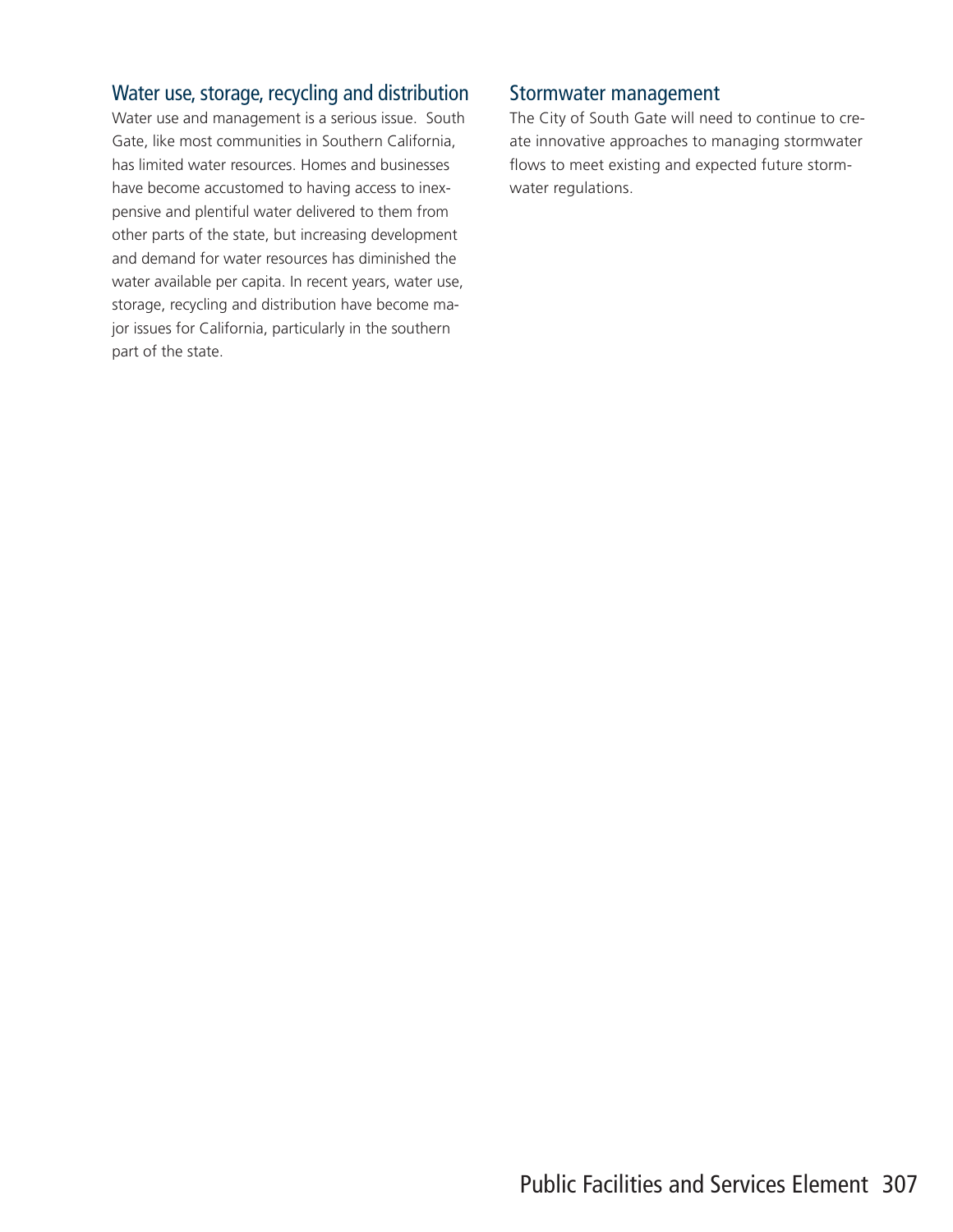# KEY CONCEPTS

The City's facilities and public services sustain and support the smooth functioning and long-term health of the community. It is vitally important to implement effective, transparent government policies to guide the planning, construction and maintenance of a wide range of public facilities and services. As South Gate grows over the next two decades, the City will need to make substantial infrastructure investments to keep pace with growing demand and maintenance of existing systems. The following are strategies for maintaining and expanding educational institutions, police and fire service, solid waste and recycling, water service, wastewater and stormwater systems.

### A partnership with the community

The City of South Gate is committed to working in partnership with the community to provide a high level of service and to meet the needs of City residents. Together we will identify and address community needs and concerns through a commitment to honest, ethical, and professional service. Decision-making should be transparent and include mechanisms for everyone to contribute to the planning and policymaking process.

### High quality services

South Gate is committed to pursuing and allocating sufficient funds to maintain a high level of quality in all the services and facilities provided by the City. The City will partner with residents and businesses to find sources of revenue to maintain or improve the level of service required by the community. The City is also determined to be a responsible steward of the community's resources and to strive for an efficient and effective allocation of limited funds.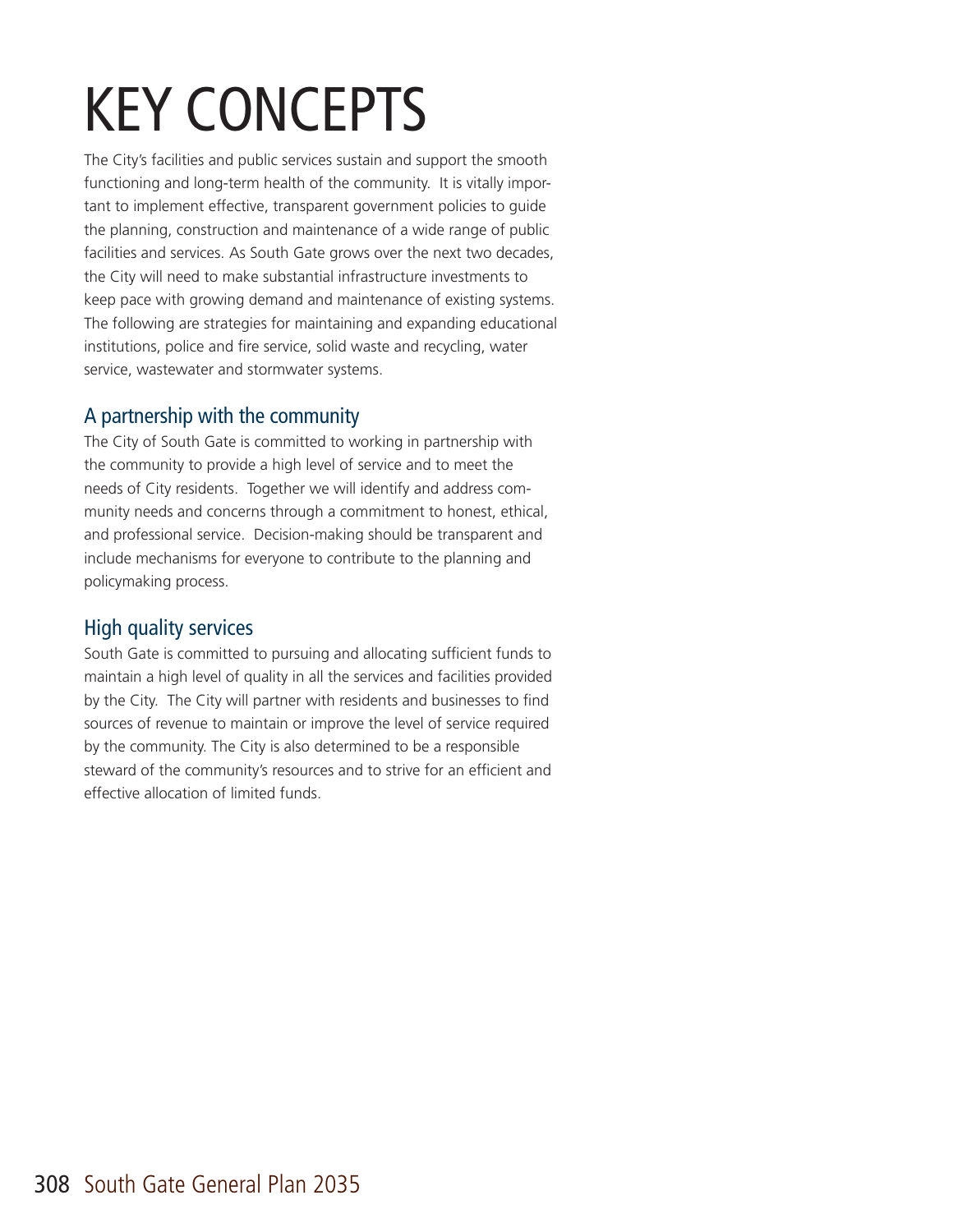### Equitable distribution of costs and benefits

Infrastructure decisions have widespread impact on housing, development, investment patterns, and quality of life and the outcomes of those decisions must be fair and beneficial to all. Services and opportunities should be available and accessible to everyone in the community. At the same time, employment and economic benefits associated with building and maintaining infrastructure should be shared as well. The means for collecting revenues to support infrastructure improvements should be determined and applied in ways that are fair and do not disproportionately burden those with lower incomes. New development should not negatively impact existing residents and should contribute to city coffers so that the current level of services can be maintained.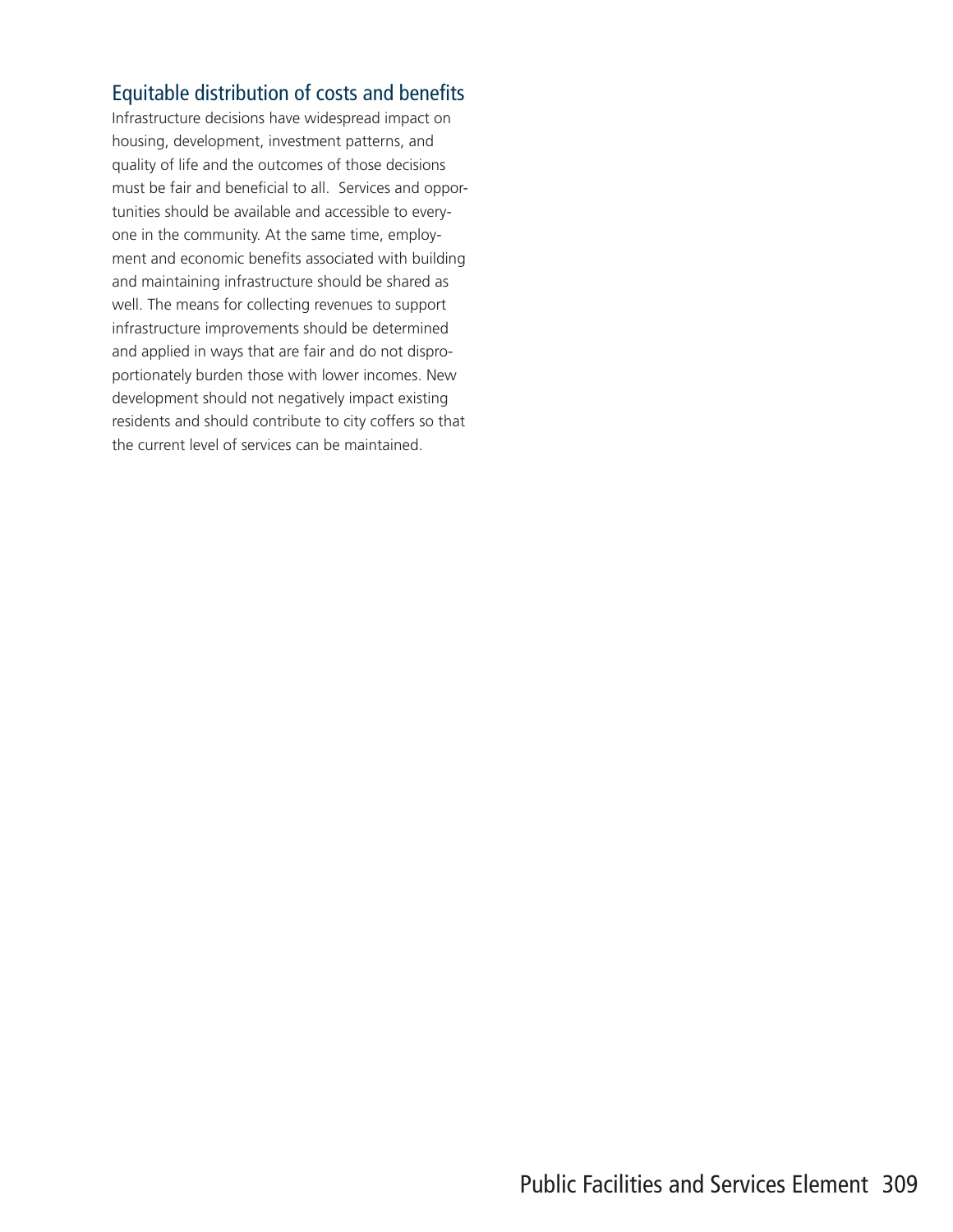# POLICE SERVICES

# Existing Conditions

The South Gate Police Department provides police protection services in the City of South Gate. The Department operates out of its headquarters at 8620 California Avenue, as well as a substation at the El Paseo Shopping Center. The City is considering a "City Hall Annex" to include a Police Department substation adjacent to the proposed Gateway Development near the intersection of Atlantic and Firestone Boulevards and is considering remote facilities on the west side and in the Hollydale areas of the City. The existing Police Department headquarters are out of date and inadequate for the size of the department. A new police headquarters is planned as part of the proposed Civic Center redevelopment.

The South Gate Police Department has 97 sworn officers, including 1 chief, 3 captains, 5 lieutenants, 11 sergeants and 77 police officers. Currently, the ratio of police per thousand people is 0.9. The national average target staffing ratio is 2.0 officers per thousand. The Police Department has a goal of achieving a ratio of 1.0 officers per thousand residents. The Department also has 45 unsworn positions, which includes administrators, dispatchers, and public safety officers. The City does not currently have a development or public safety impact fee to fund additional police services necessitated by growth.

The Department runs an Explorer Program, which is designed to offer youth the opportunity to interact with police personnel and to develop an understanding of law enforcement. A separate volunteer program also provides substantial staff assistance. In 2006, the department had 19 volunteers who contributed over 3,500 hours of staff time. In addition to its regular programs, the Police Department also runs a Tweedy Mile Patrol, Substance Abuse and Narcotics Education (SANE) program, and a Family Violence Prevention and Education Program. The Department addresses gang-related problems through a Crime Impact Team (CIT), which conducts arrests, serves arrest and search warrants, and works with patrol officers and detectives to solve gang-related crimes.

**In 2006, the average response time for non-emergency calls was 17 minutes and 22 seconds. The average response time for emergency calls was 3 minutes and 48 seconds.**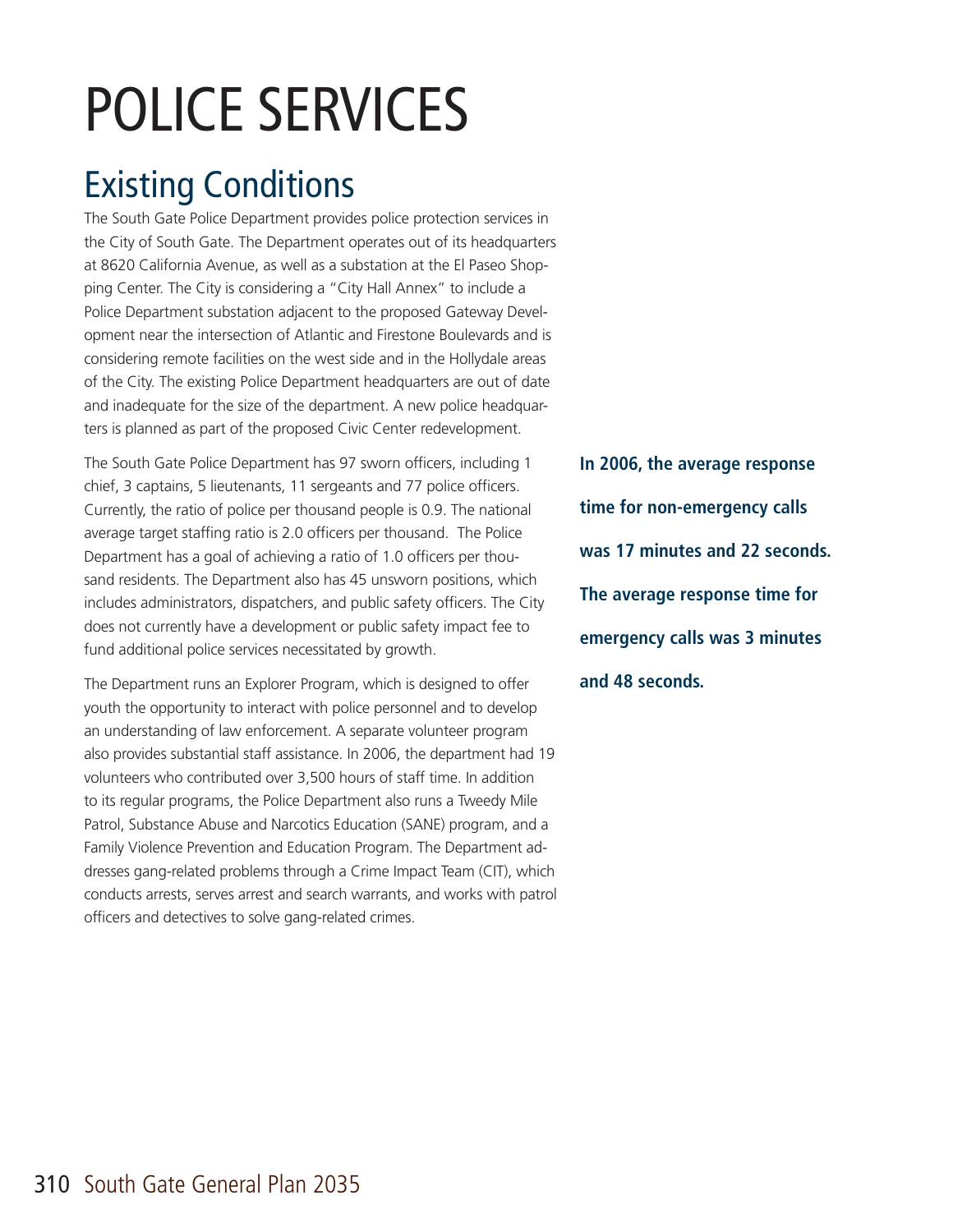The South Gate Police Department divides calls into two categories, Emergency and Non-Emergency. Emergency calls are those from the 911 system, while non-emergency calls are received via normal business phone lines. In 2006, the average response time for non-emergency calls was 17 minutes and 22 seconds. The average response time for emergency calls was 3 minutes and 48 seconds.

The South Gate Police Department tracks crime using COMPSTAT, a computer-based system that provides real time data on crime and quality of life. In 2006 there were 3,617 "Part 1" offences reported, which include grand theft auto, homicide, rape, burglary and larceny. Grand Theft Auto was the most common crime, accounting for 34.6% of all offences. The second most common crime was larceny, which includes car break-ins, auto accessory theft or shoplifting, and accounted for 30.4% of all offences in the City. Part 1 Crime in South Gate decreased 4% from 2005 to 2006, and has gone down more than 17% since 2003.

The Department has mutual aid agreements with all surrounding police agencies, including the Los Angeles Sheriff's Department and Downey Police Department. In addition, the Department's Crime Impact Team (CIT) has a working relationship with the Los Angeles Regional Gang Information Network (LAR-GIN). The Police Department is responsible for animal services and the City has an agreement with the Southeast Area Animal Control Association to provide 24-hour on-call services.

# Goals, Objectives and Policies

### **Goal PF 1: Excellent law enforcement and improved public safety**

### Objective PF 1.1: Provide courteous, responsive and efficient police services.

- **P.1** The City will strive to continuously improve the performance and efficiency of the Police Department.
- **P.2** To the extent feasible, the City should raise the ratio of police officers to residents to a minimum of 1.0 officers per 1,000 residents, and maintain personnel and facilities in the Police Department necessary to provide the best response time feasible.
- **P.3** The Police Department will maintain adequate police staffing, performance levels and facilities to serve the existing South Gate population as well as its future growth.
- **P.4** To the extent feasible, the City will replace the city's existing, police facility with a new facility that is adequate to serve the existing and expected future police force.
- **P.5** As the need arises, new police substations may be located throughout the City, wherever feasible and possible.
- **P.6** The Police Department will monitor crime data using COMPSTAT and other systems, as needed, and prepare annual reports on the status of crime in South Gate.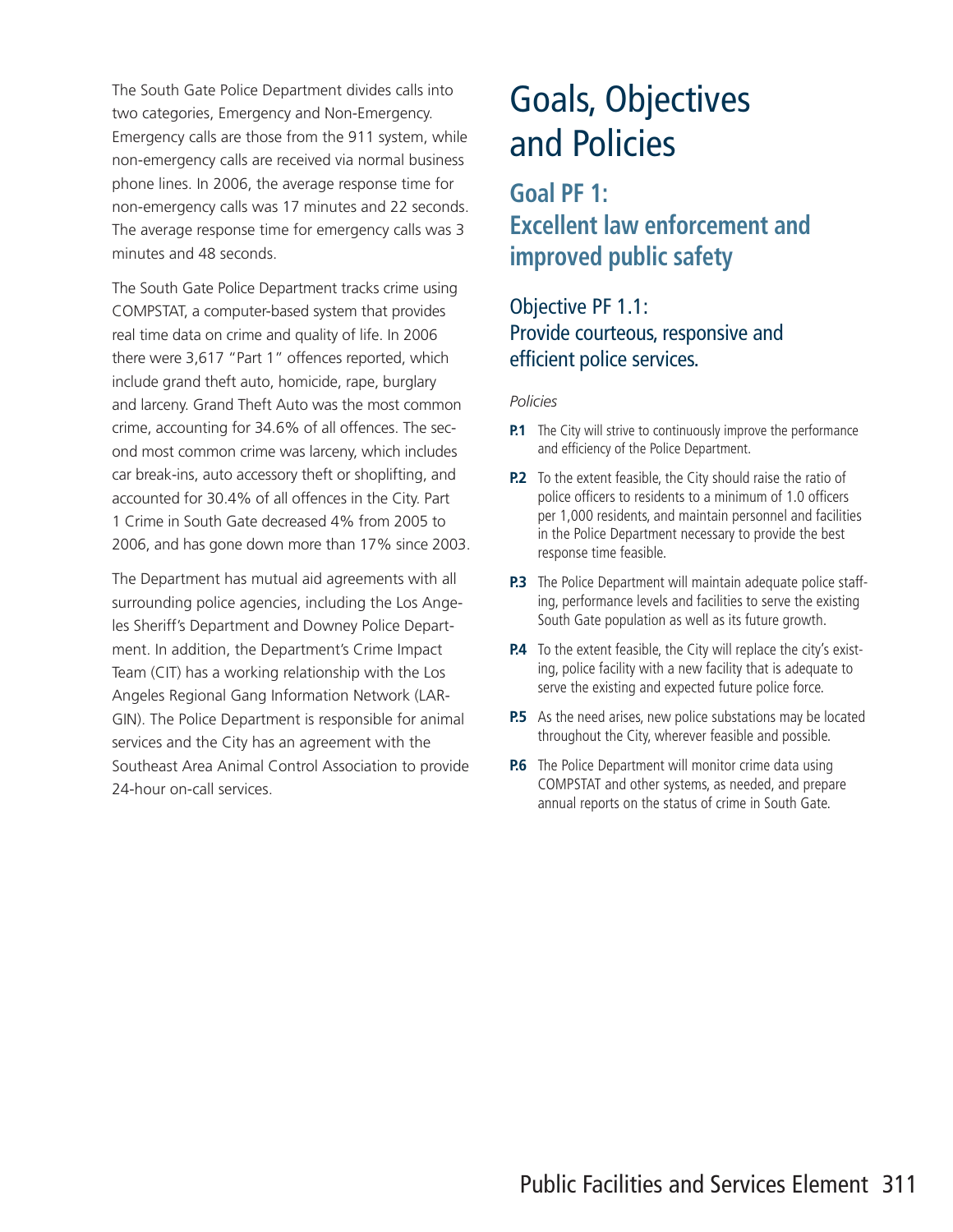### Objective PF 1.2: Promote coordination between land-use planning and urban design, and law enforcement.

#### *Policies*

- **P.1** The Police Department will continue to work with the Community Development Department to review and modify development proposals to incorporate "defensible space" concepts and other public safety design concepts into new development.
- **P.2** The Police Department will work with the Community Development Department during the revision of the zoning code to incorporate a variety of safety concerns such as fence heights in front yards, requiring off-street parking of vehicles, visibility of the property from the street and night lighting.
- **P.3** New development in the City will be required to mitigate project-related impacts to police services. Individual development projects will pay any fees required by a Public Safety Impact Fee, once established by the City.

# Implementation Actions

### Action PF 1:

### Install traffic signal pre-emption technology.

The Police, Fire and Public Works Departments shall coordinate to install traffic signal pre-emption technology for emergency response vehicles in appropriate locations in the City, as funding and capital programming allow.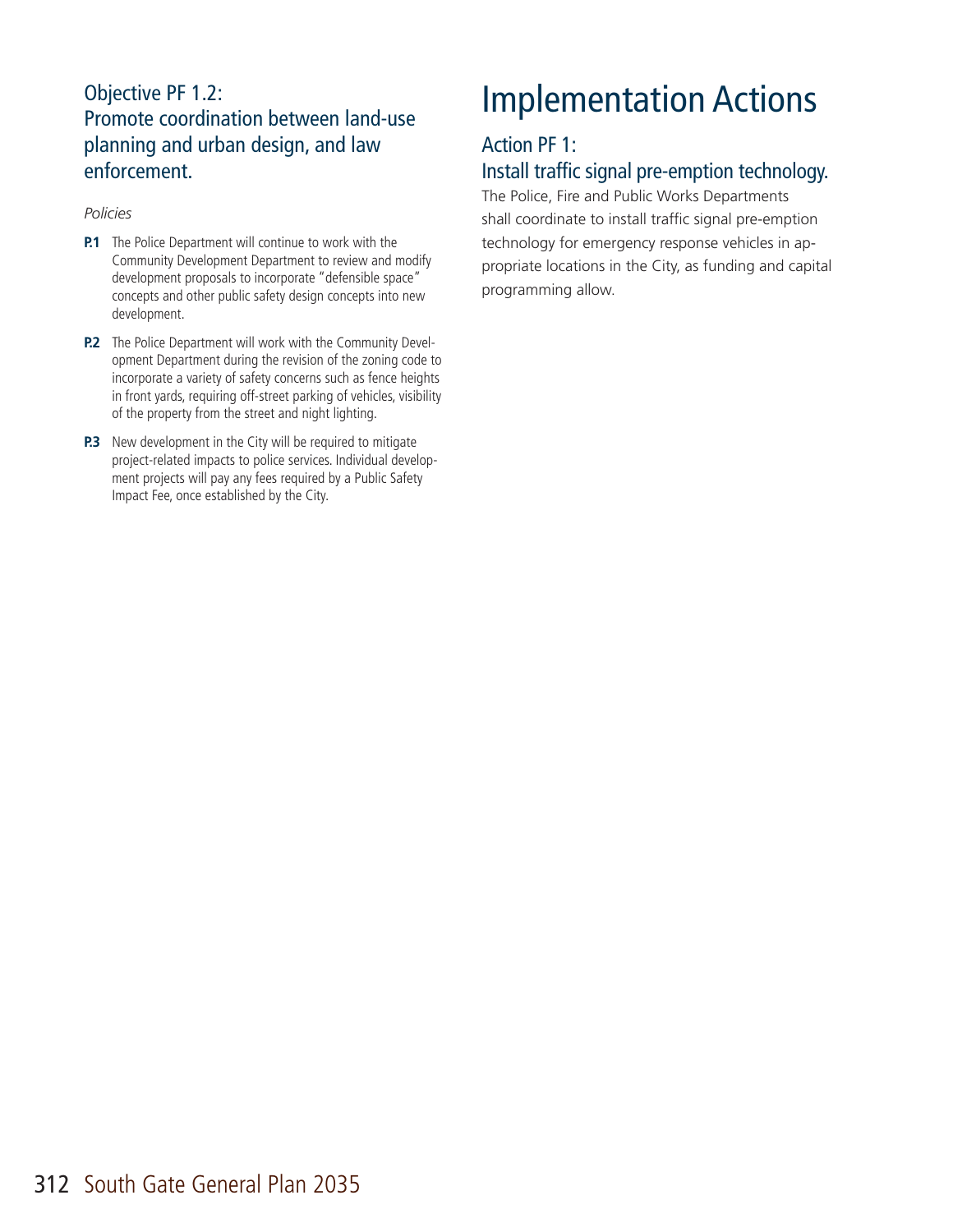# FIRE SERVICES

### Existing Conditions

**The Los Angeles County Fire Department provides fire protection and first responder emergency medical services to the City of South Gate.** 

The Los Angeles County Fire Department provides fire protection and first responder emergency medical services to the City of South Gate. There are two fire stations within the City of South Gate. Fire Station 54 is located at 4867 Southern Avenue and is staffed at all times by one captain, one engineer, one firefighter, and three paramedics. Fire Station 57 is located at 5720 Gardendale Street, and is staffed by one captain, one engineer and two firefighters. A battalion chief oversees both fire stations. In total, there are 35 fire department personnel spread out over three shifts. This includes an Assistant Chief, Community Service Representative, Public Information Officer, and a secretary.

The average response time is 4 minutes and 58 seconds for emergency calls, and 7 minutes and 6 seconds for non-emergency calls.

# Goals, Objectives and Policies

### **Goal PF 2: Increased fire safety and high quality Emergency Medical Services (EMS)**

Objective PF 2.1: Provide professional, efficient fire protection and EMS services.

- **P.1** The City should work with the County of Los Angeles Fire Department to continuously improve the performance and efficiency of fire protection services for the City of South Gate.
- **P.2** The City should work with the County of Los Angeles Fire Department to ensure adequate fire-fighting and EMS infrastructure, equipment, and personnel to provide a high level of fire and emergency medical service in South Gate to meet growing demands.
- **P.3** The City should work with the County of Los Angeles Fire Department to maintain its current distribution of fire stations, seeking to maintain goals of a maximum of 3 miles between stations and 5 minute response times.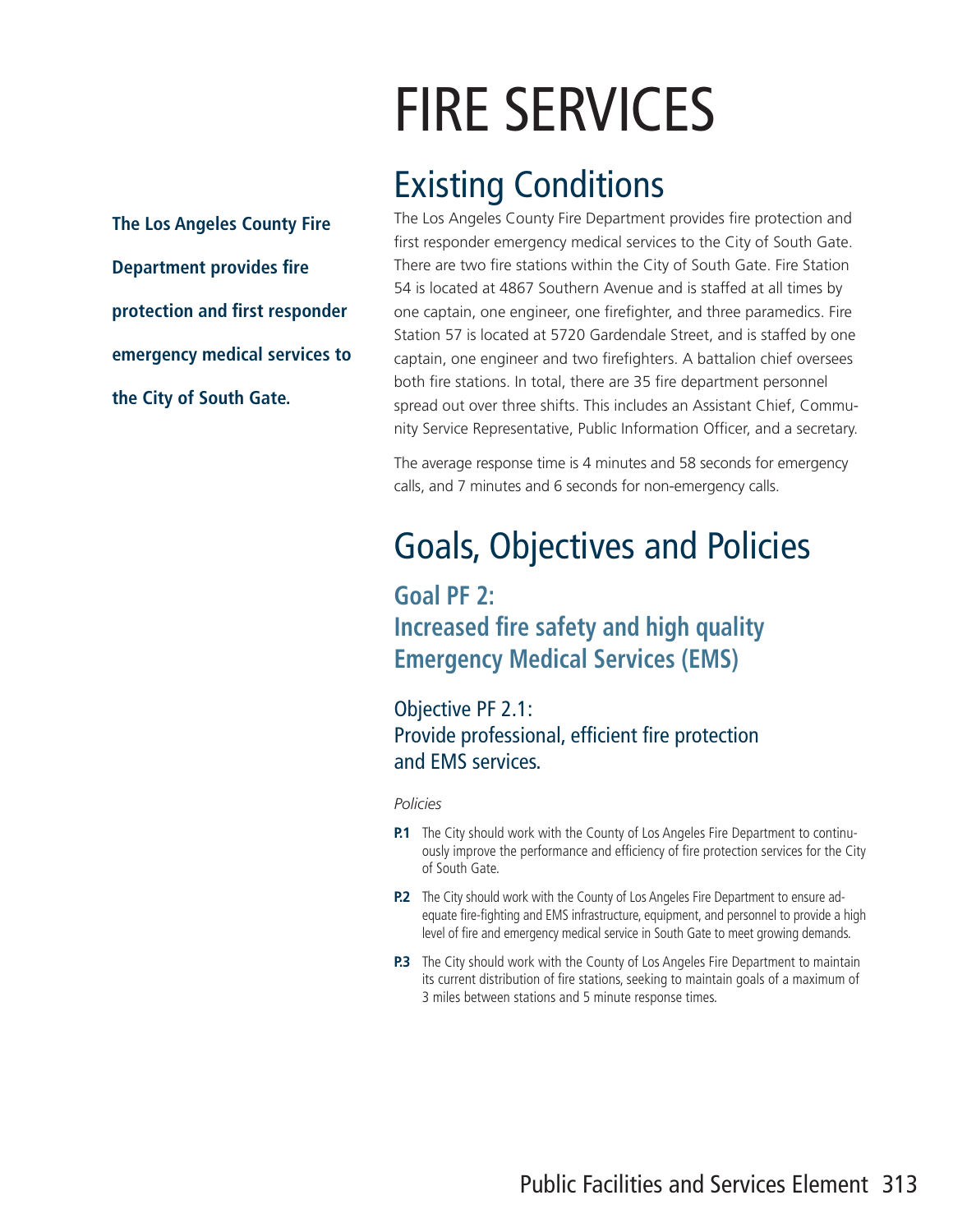- **P.4** In coordination with the County of Los Angeles County Fire Department and surrounding cities, South Gate will support the replacement of old facilities and outdated fire facilities with new facilities containing the necessary infrastructure and design features to adequately support fire and emergency functions for the area.
- **P.5** The City will ensure that sufficient water service and pressure is available throughout the City for use in fire fighting.
- **P.6** The City will work with the County of Los Angeles Fire Department to explore funding sources, such as impact fees from development or parcel taxes, to ensure a high level of fire services for the City.
- **P.7** The City will work with the Fire Department to proactively plan for increases in population and employment growth and changes in the use and types of buildings in South Gate.

### Objective PF 2.2: Ensure that all new development includes adequate provision for fire safety.

#### *Policies*

- **P.1** All new development will comply with fire safety requirements of the California Building Fire Code and California Building Code as adopted by the City of South Gate.
- **P.2** All new development will provide water mains and hydrants as necessary to create adequate fire service.
- **P.3** All new development will provide adequate access for fire service vehicles and personnel.
- **P.4** While seeking to maintain access, fire safety, and adequate response times, the City and the Fire Department will work together to develop creative solutions that allow for mixeduse and compact development, pedestrian-friendly streets, and other elements of a walkable, bikeable, and safe city.

# Implementation Actions

### Action PF 2:

### Install traffic signal pre-emption technology.

The Police, Fire and Public Works Departments shall coordinate to install traffic signal pre-emption technology for emergency response vehicles in appropriate locations in the City, as funding and capital programming allow.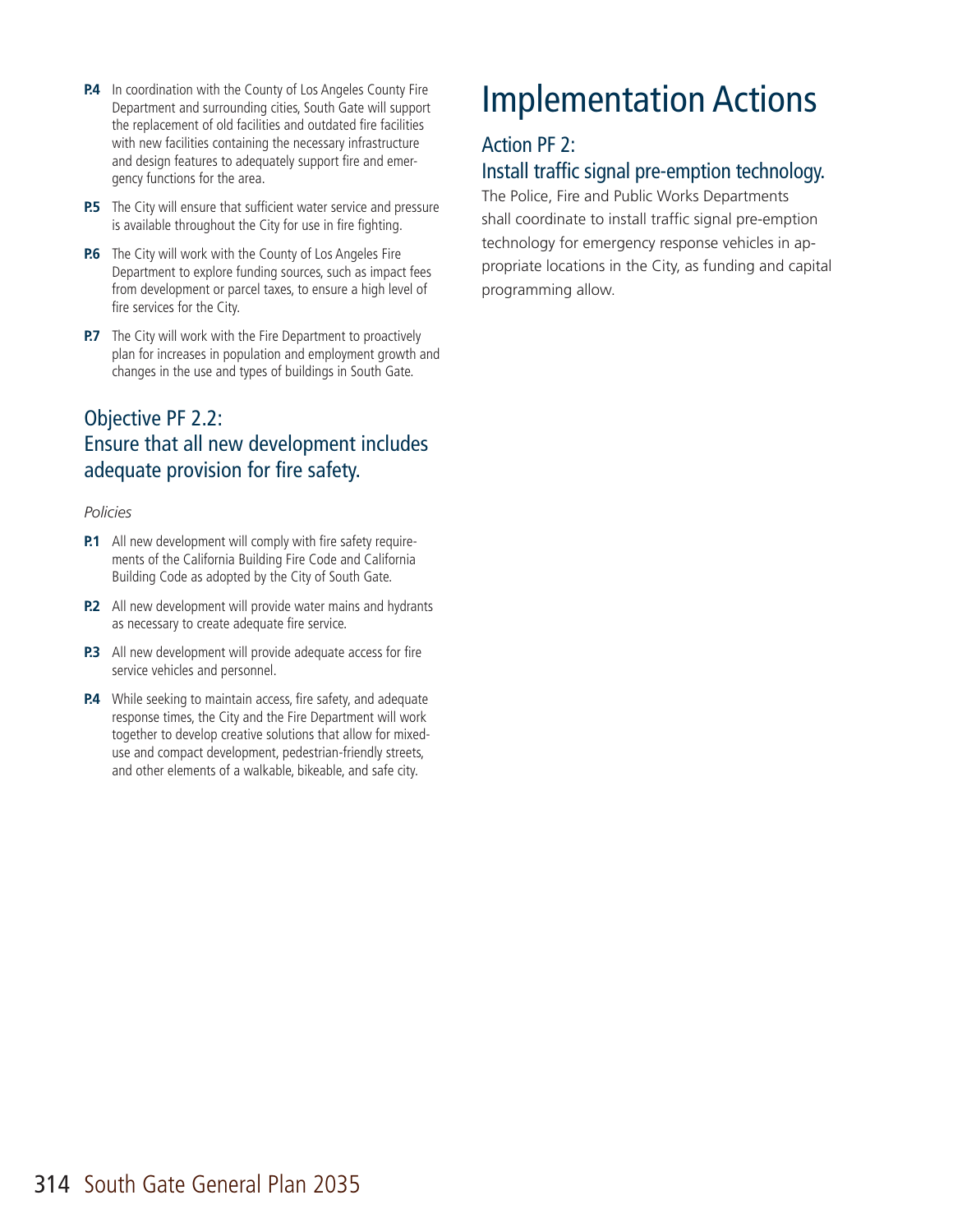# SCHOOLS AND EDUCATIONAL **FACILITIES**

### Existing Conditions

This section provides background information about the schools serving the City of South Gate, including Los Angeles Unified School District campuses, the East Los Angeles Community College and private schools.

### Unified School Districts Serving South Gate

The Los Angeles Unified School District (LAUSD) operates 19 schools in South Gate, including one primary center, 11 elementary schools, three middle schools, two high schools, one continuation school, and one adult education center. With the exception of the Hollydale Elementary School (which is administered by the Paramount Unified School District), all of the schools located in South Gate are administered and operated by the LAUSD. South Gate also has a limited number of residents that attend schools in the Downey Unified School District (DUSD), Paramount Unified School District (PUSD) and the Lynwood Unified School District (LUSD). A summary of LAUSD facilities in the City of South Gate is presented in Table PF 1.

Preliminary estimates of the student population in South Gate are approximately 30,000-32,000 students, or about one-third the City's current population. This number includes the East Los Angeles Community College and the two adult/continuation schools, while estimating the student census at Hollydale Elementary School. It does not account for any South Gate students attending schools outside the City. LAUSD accounts for 25,000 students alone and maintains 19 existing campuses spread throughout the community. LAUSD is also proposing three to four new campuses, bringing its total of schools to 22 or 23 campuses. When including schools in Paramount Unified, Lynwood Unified, and Downey Unified School Districts, the City estimates there may be 28 or 29 campuses serving the student population. The LAUSD and the DUSD assess development fees against new development to mitigate impacts resulting from associated increases in demand for school related services.

**The Los Angeles Unified School District (LAUSD) operates 19 schools in South Gate, including one primary center, 11 elementary schools, three middle schools, two high schools, one continuation school, and one adult education center.**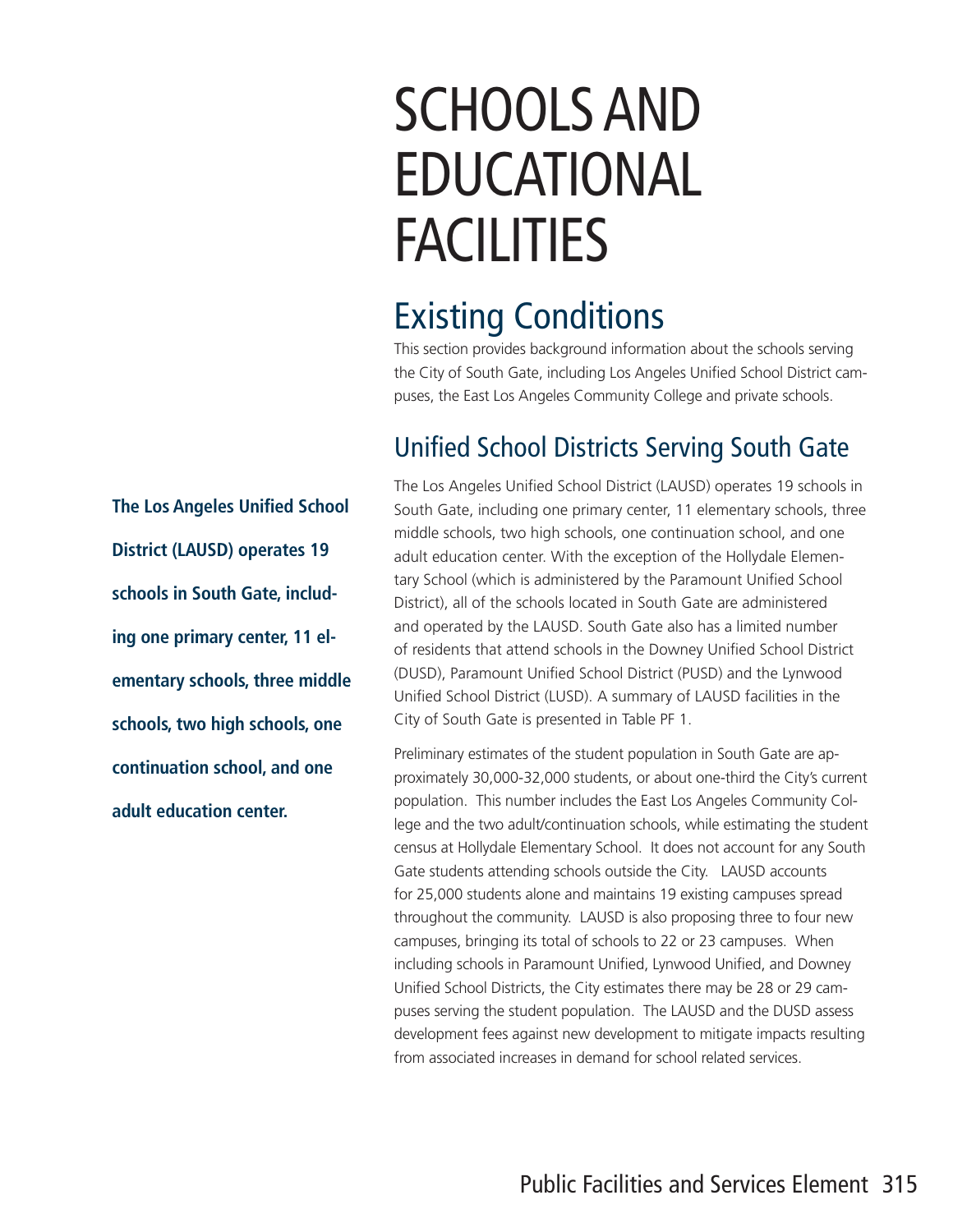### East Los Angeles Community College

The East Los Angeles College (ELAC) leases a facility in South Gate on Firestone Boulevard near Alameda Street, which currently serves approximately 5,000 students. This 50,000 square foot facility contains 24 classrooms, a bookstore, a library and student support services. The ELAC is in escrow to purchase the former Firestone Plant (across the street from their current facility) for conversion into a new campus that would serve up to 30,000 students, and include student housing and additional support facilities. As part of this expansion the ELAC may transition their existing 50,000 square foot facility into a technology center. Funding and resources allocated to public colleges are determined by the State based on population projections and other factors.

### Private Schools

There are a number of private schools serving the City of South Gate, including Faith Christian Academy, Redeemer Lutheran, and St. Helen Elementary. In addition, most of the pre-schools in the City are private. (The exceptions are the Paramount Unified School District's Hollydale Preschool located in South Gate and the LAUSD's Stanford Primary Center.) Private pre-schools include the Kids Forum Preschool, Lollypop Lane Preschool and Kindergarten, and Ruiz and Rivera Family Child Care.

| <b>School</b>                  | <b>Location</b>              | <b>Year Built</b> | <b>Enrollment</b> |
|--------------------------------|------------------------------|-------------------|-------------------|
| <b>Primary Centers</b>         |                              |                   |                   |
| <b>Stanford Primary Center</b> | 3020 Illinois Ave.           | 2004              | 205               |
| <b>Elementary Schools</b>      |                              |                   |                   |
| ES #4 (New School)             | Firestone & Dorothy          | 2009              | 775 (capacity)    |
| ES #9 (New School)             | Firestone & Long Beach Blvd. | 2010              | 650 (capacity)    |
| Bryson Avenue                  | 4470 Missouri Ave.           | 1931              | 995               |
| Independence                   | 8435 Victoria Ave.           | 1997              | 715               |
| Liberty Boulevard              | 2728 Liberty Blvd.           | 1932              | 762               |
| Madison Avenue                 | 9820 Madison Ave.            | 2005              | 568               |
| Montara Avenue                 | 10018 Montara Ave.           | 1998              | 611               |
| San Gabriel Avenue             | 8628 San Gabriel Ave.        | 1932              | 835               |
| San Miguel Avenue              | 9801 San Miguel Ave.         | 1989              | 933               |
| Stanford Avenue                | 2833 Illinois Ave.           | 1924              | 992               |
| State Street                   | 3211 Santa Ana St.           | 1932              | 1,090             |
| Tweedy Boulevard               | 9724 Pinehurst Ave.          | 1931              | 677               |
| Victoria Avenue                | 3320 Missouri Ave.           | 1925              | 797               |
| <b>Middle Schools</b>          |                              |                   |                   |
| <b>International Studies</b>   | 2560 Tweedy Blvd.            | 2004              | 550               |
| Learning Center                |                              |                   |                   |
| Southeast Middle School        | 2560 Tweedy Blvd.            | 2004              | 1,367             |
| South Gate Middle School       | 4100 Firestone Blvd.         | 1941              | 2,669             |
| New Middle School              | Tweedy & Atlantic            | Tbd               | Tbd               |
| <b>High Schools</b>            |                              |                   |                   |
| New High School                | Tweedy & Atlantic            | 2011              | Tbd               |
| South Gate High School         | 3351 Firestone Blvd.         | 1932              | 3,214             |
| Southeast High School          | 2720 Tweedy Blvd.            | 2005              | 2,812             |
| <b>Other</b>                   |                              |                   |                   |
| South Gate Adult School        | 2525 Firestone Blvd.         | N/A               | 3,625             |
| Odyssey High (Continuation)    | 8693 Dearborn Ave.           | 1973              | 137               |

#### **Table PF 1: LAUSD Facilities in South Gate**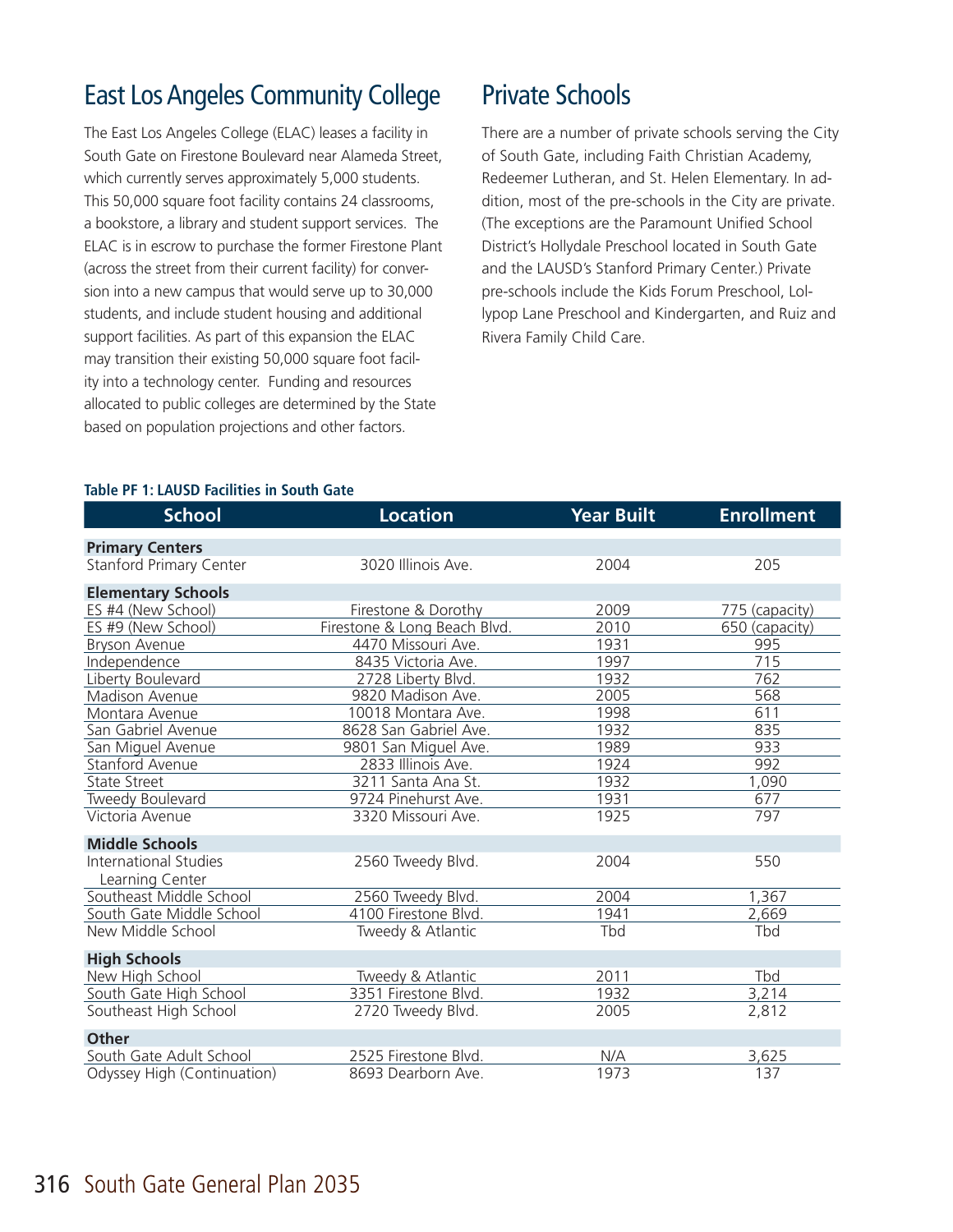## Goals, Objectives and Policies

### **Goal PF 3:**

**Enhance the community with an educational infrastructure that offers diverse, high-quality educational opportunities to residents of all ages, and enhances community**

### Objective PF 3.1: Ensure all residents have access to high-quality education.

#### *Policies*

- **P.1** The City will work with the LAUSD and other school districts to provide a high level of public education to all residents in South Gate and to address issues of mutual concern.
- **P.2** The City will work with the LAUSD to anticipate potential increases in the City's population and the impact on school enrollment.
- **P.3** The City will seek alternative institutional arrangements should student test scores continue to fall and drop-out rates continue to rise.
- **P.4** Prior to issuance of any certificates of occupancy, the City will require project applicants to submit evidence that legally required school-related development fees have been paid per the current mitigation program established by the applicable school district.

### Objective PF 3.2: Assist educational providers in the location and design of school sites to prevent negative impacts on the health, safety and welfare of students and nearby residents.

#### *Policies*

- **P.1** The City will pursue and enhance mutually beneficial joint use agreements with the LAUSD to improve public access to the recreational facilities, libraries and other facilities on its campuses.
- **P.2** The City will create and enhance safe walking and cycling routes to schools through its transportation, land use, and design decisions. This will improve safety, increase physical activity among youth, and reduce traffic congestion around schools.
- **P.3** The City will work with the LAUSD to create a mixed use campus for the proposed high and middle schools on its property on Tweedy Boulevard, east of Atlantic Boulevard.
- **P.4** The City and the ELAC will cooperate on the renovation and development of facilities to focus on energy efficiency and reduction of greenhouse gases.

### Objective PF 3.3: Support and enhance development of the East Los Angeles Community College (ELAC) as an important community asset, while reducing its traffic impacts.

- **P.1** The City will work with the ELAC to plan the expansion of the campus in a way that meets the vision for the Community College District contained in the Community Design Element.
- **P.2** The City will support the continued use and expansion of the ELAC, recognizing the positive role that the college plays in the City.
- **P.3** The City will maintain a collaborative relationship with the Los Angeles Community College District and the administrators in the ELAC. The City will work with the College to maximize the use of college services and facilities by the public, particularly for young people, families and children.
- **P.4** The City will work with the Los Angeles Community College District to rename the East Los Angeles Community College to "South Gate Community College."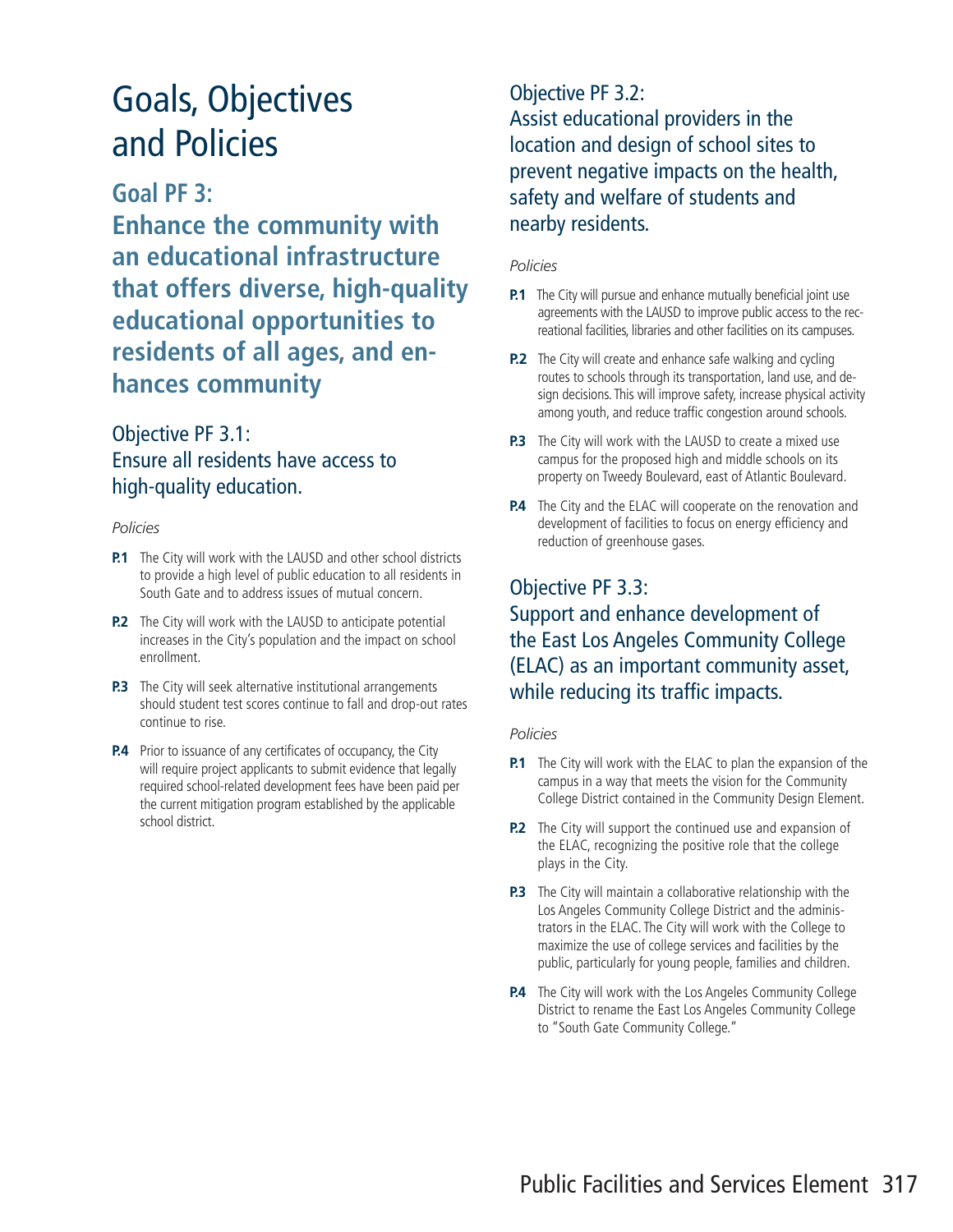### Objective PF 3.4: Enrich residents' lives by encouraging and enabling lifelong learning.

#### *Policies*

- **P.1** The City should reach out to, coordinate and develop partnerships with institutions and educators to advance lifelong learning in the City.
- **P.2** The City should consider opportunities for lifelong learning when making its land use, transportation, open space and design decisions.
- **P.3** The City should provide easy public access to information about learning opportunities sponsored by the City or by other groups or organizations.
- **P.4** The City should seek to overcome barriers to lifelong learning, especially among underserved populations.
- **P.5** The City should work with existing agencies, educators and businesses to expand "school-to-work" programs to assist non-college bound students to enter the workforce directly from high school.



**A number of new schools, such as the one pictured above, were recently constructed in South Gate by the LAUSD. Over the horizon of the General Plan, several additional new schools are planned for the City.**

# Implementation Actions

### Action PF 3:

### Pursue Safe Routes to School grant funding.

In order to make South Gate streets safer for children to travel on foot or by bicycle, the Community Development Department will actively seek out and pursue grant funding for improved access, traffic and pedestrian management, and safe routes to school.



**South Gate should pursue safe routes to schools funding to increase safety around schools in the City.**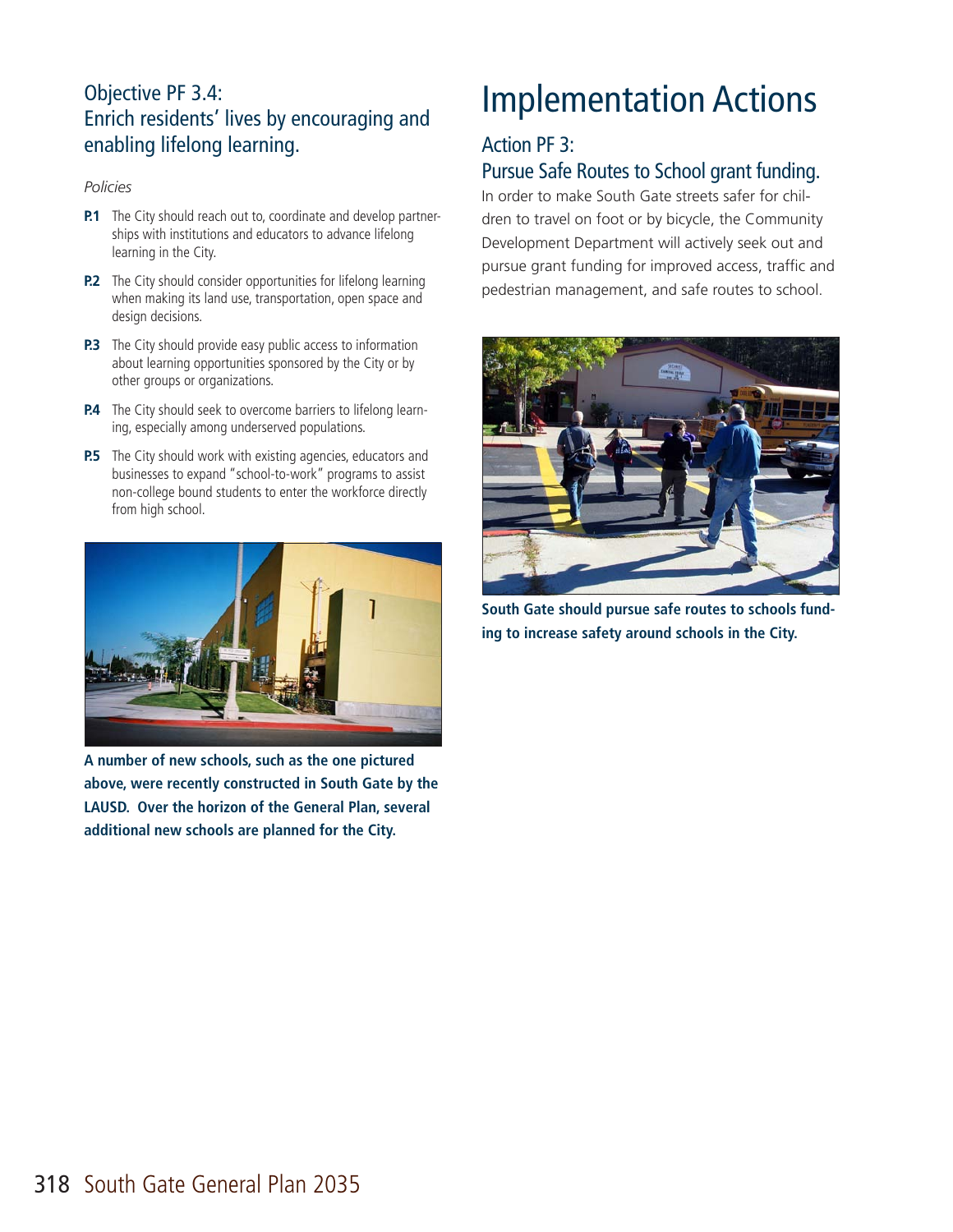# SOLID WASTE AND RECYCLING

## Existing Conditions

This section describes the existing solid waste and recycling services available to South Gate residents and businesses. These are under the supervision of the Department of Public Works.

The City has a Refuse Collection and Recycling Services Franchise Agreement with USA Waste of California, Inc., (Waste Management) that expires in 2017. A majority of solid waste is disposed at either Class III landfills (municipal solid waste facilities), which are facilities for non-hazardous household waste, or unclassified (inert) landfills that accept materials such as soil, concrete, asphalt, and other construction and demolition debris. Waste Management operates a transfer station in South Gate and uses specific landfills for residential and commercial/industrial wastes: Commerce Refuse-To-Energy Facility, Bradley Landfill, Downtown Diversions, Inc., El Sobrante Landfill, Nu-Way Live Oak Reclamation, Inc., Southeast Recovery Resource Facility City of Long Beach-Energy Recovery Bureau, and Synagro Regional Composting Facility.

The City of South Gate is a member of the Los Angeles Integrated Waste Management Authority a regional agency, also known as LARA, which is a consortium of 16 cities in Los Angeles County. In 2004, the California Integrated Waste Management Board (CIWMB) approved the formation of LARA as a regional agency whose mission is to assist members in meeting and exceeding the 50% waste diversion mandates of State Assembly Bill 939.

The City has approved a number of private sector businesses that recycle materials including Interior Removal Specialists, Pacific Coast Metals, Hanson Aggregates, Inc., and the Sanitation Districts South Gate Transfer Station.

The City has several programs to divert solid waste from landfills including composting, facility recovery, policy incentives, household hazardous waste management, and public education about recycling and waste reduction. The City diverted 47 percent of its solid waste in 2002 and LARA, in which the City is a member, had a diversion rate of 59 percent in 2006.

### **The City diverted 47 percent of its solid waste in 2002.**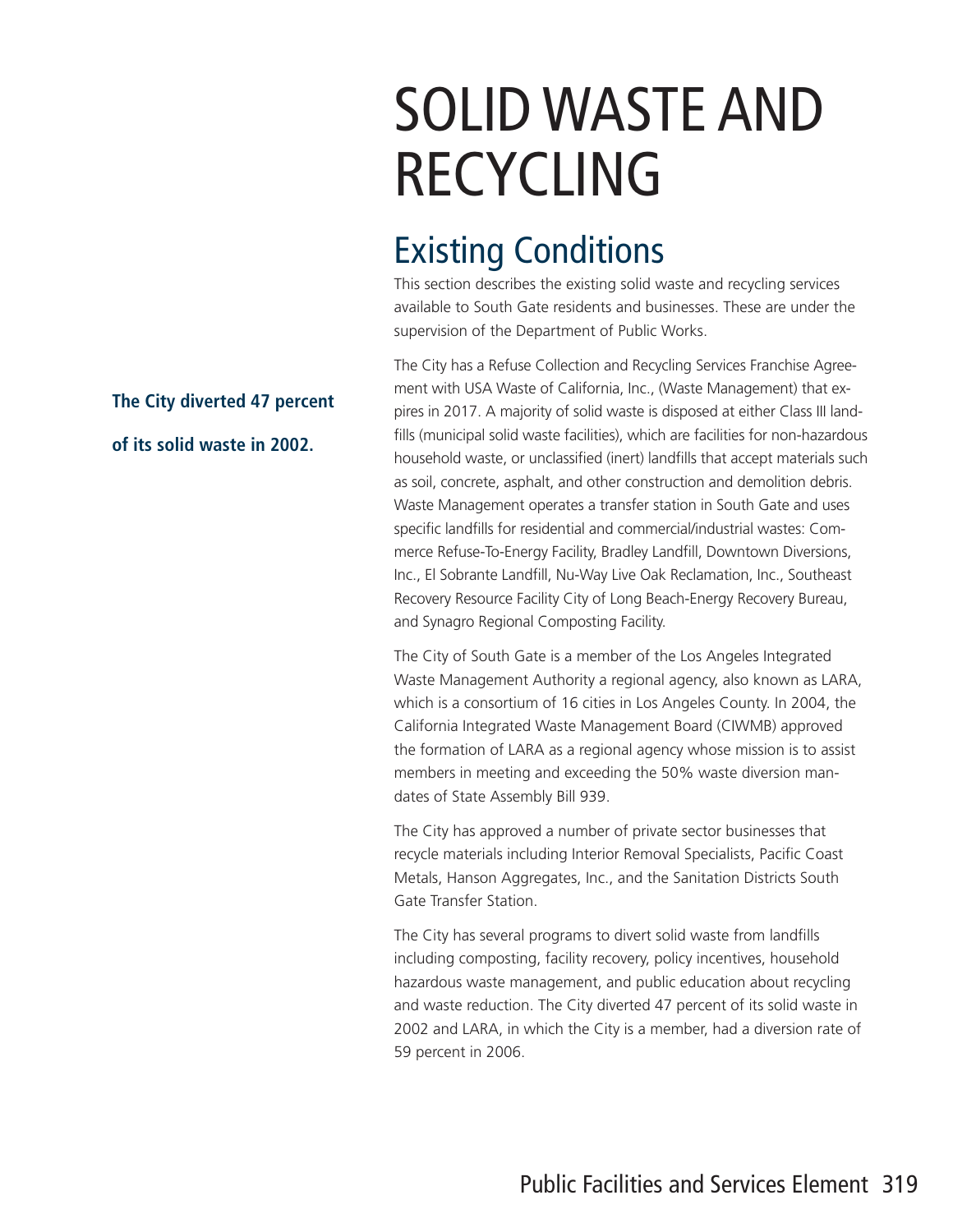## Goals, Objectives and Policies

### **Goal PF 4: A reduction in the volume of solid waste generated by the City**

### Objective PF 4.1: Reduce the volume of solid waste generated in South Gate through recycling and resource conservation.

#### *Policies*

- **P.1** The City will meet or exceed the State's goal of diverting 50 percent of all solid waste from landfills by 2010 and adjust the percentage of diversion as mandated by the State.
- **P.2** The City will encourage the use of recycled paper and other recycled materials in all City operations.
- **P.3** The City will encourage local businesses to expand their recycling efforts, buy and use recycled products and encourage the use of reduction packaging of products manufactured in the City.
- **P.4** Public and private buildings will be designed or improved with on-site storage facilities for recycled materials.
- **P.5** The City should expand its special waste collection and recycling services including bulk trash items, electronic waste, household hazardous waste, food scraps, green waste and other programs as necessary.
- **P.6** The City will proactively advertise it bulk item trash collection service to discourage illegal dumping and improve the visual appearance of the City.
- **P.7** Disposal, salvage and reuse of construction and demolition materials and debris are required for all construction projects in the City.

# Implementation Actions

#### Action PF 4:

### Implement and update the Recycling and Diversion Plan.

The Public Works Department shall implement and update the Recycling and Diversion Plan to meet the waste reduction targets identified in the above policies. The plan currently provides recycling programs such as recycling electronic waste, recycling of beverage containers, a used oil program and industrial recycling. The plan also encourages collecting and composting green waste and food scraps.

### Action PF 5: Expand public education programs about waste reduction and diversion strategies.

The Public Works Department shall designate an individual or individuals to coordinate with State and County agencies and the City's franchise waste hauler to expand public education programs about waste reduction and diversion strategies, including recycling and semiannual residential bulky item removal.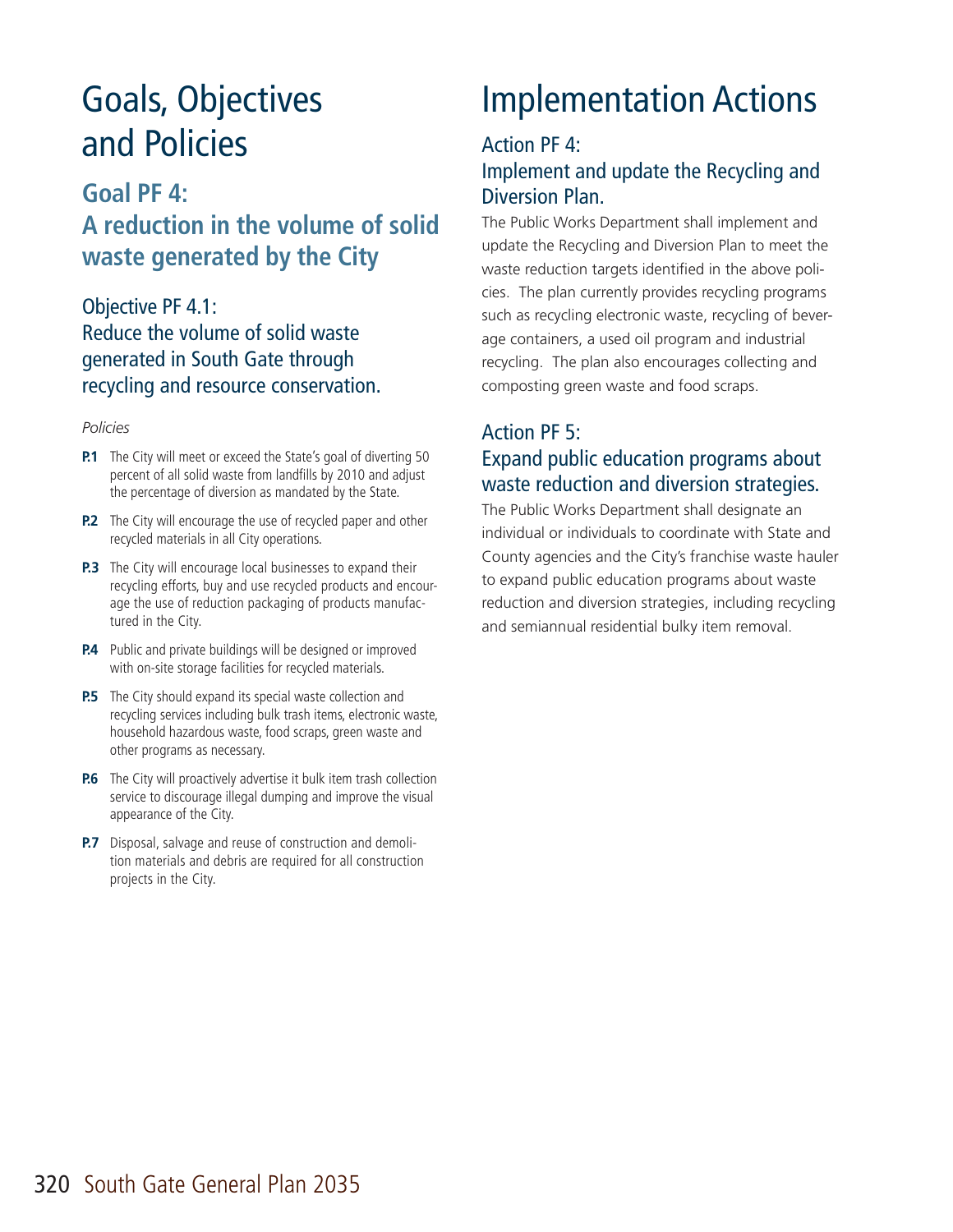# WATER SERVICE

# Existing Conditions

### Water Service Area

The City of South Gate operates a municipal water utility (Utility) located in an adjudicated water basin (the Court retains jurisdiction to assure a balanced Central Basin aquifer through a Judgment awarding groundwater pumping rights to water producers and the Court appointed Watermaster – the Department of Water Resources – assists the Court in the administration and enforcement of the Judgment). The Utility has annual pumping rights of 11,183 acre-feet of water (one foot of water covering a surface area of one acre, or 325,851 gallons). The City manages and operates wells, conduits, pipes, fire hydrants, and reservoirs. The water system in South Gate is regulated through federal law, state law, the South Gate Municipal Code, and court decisions. The exception is the Hollydale area which is served by Golden State Water Company, an investor-owned water utility. The City has a total of 16,218 metered connections. Seventy-six percent of water is used by residential users, ten percent commercial, seven percent industrial, three percent public/institutional, and three percent other users.

### Water Supply

The City of South Gate uses groundwater from the City wells as its primary source. Water generated from wells is chlorinated and distributed to City customers or stored in reservoirs. The total capacity of both active and stand-by wells is 32.97 million gallons per day (MGD), or 101.19 acre-feet per day. This represents a surplus over the City's average daily demand of 9.32 MGD, and the City's maximum daily demand of 16.78 MGD. Because the total capacity of these existing wells exceeds maximum daily demand, additional wells are not required. However, reservoir storage capacity needs to be improved and additional reservoirs or storage capacity needs to be developed.

In addition to its own sources, the City also has agreements to purchase water from other agencies including the Metropolitan Water District of Southern California (MWD), the City of Downey and the Golden State Water Company. These secondary sources are generally for emergencies only, and the City has not used purchased water dur-

**The City of South Gate uses groundwater from the City wells as its primary source. Water generated from wells is chlorinated and distributed to City customers or stored in reservoirs.**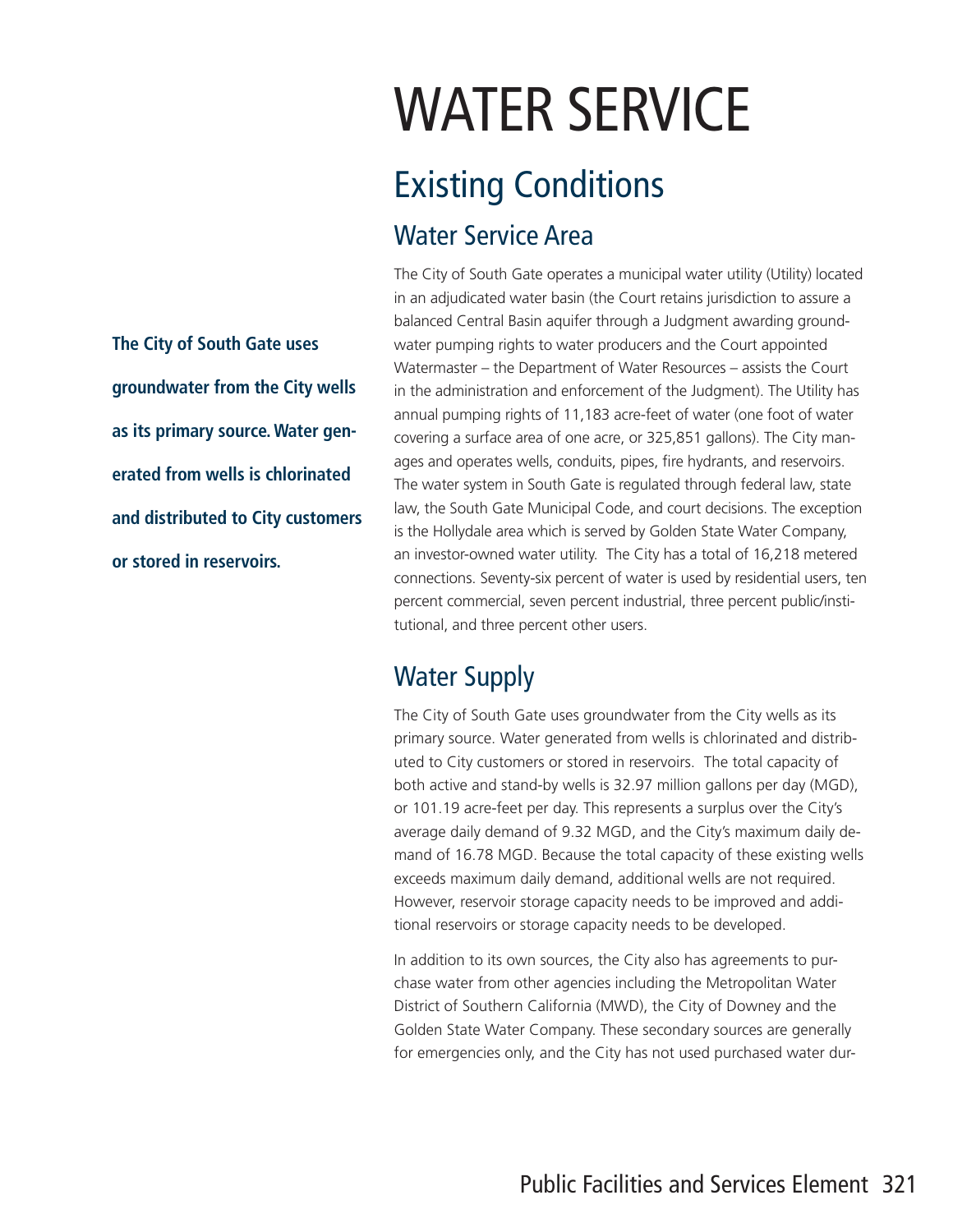ing the last ten years. The City is allowed to pump 11,183 acre-feet per year, and has leased water rights of about 2,000 acre-feet per year to other agencies from 1991 through 2001. The City is working with other agencies to develop a "conjunctive use" program (water storage in the underground aquifer) and may be able to convert unused water to underground water storage. This plan requires cooperation with other water purveyors as well as court approval.

### Water Facilities

The City of South Gate's water system consists of 145 miles of main lines, fourteen groundwater wells (11 of which are active), and 13.1 million gallons of water storage capacity. This storage includes two elevated tanks, four ground level tanks, and one underground concrete storage tank. Based on regulatory, fire flow and emergency requirements, the City should have total storage capacity of 26.9 million gallons. Therefore, the City currently has a storage deficit of 13.8 million gallons. To respond to this need, the City is planning the development of two reservoirs.

The distribution system consists mostly of cementlined cast iron piping and about 10 percent asbestoscement pipes. There are also some steel and polyvinylchloride (PVC) and ductile iron pipes in the system.



**New water storage facilities will need to be constructed in the City to mitigate the current storage deficit.**

Approximately 24 miles of main lines consist of 4-inch unlined pipes which are gradually being replaced with 6-inch ductile iron pipes. Approximately 8 miles of piping replacement work has been completed.

### Water Recycling

Water recycling is the reuse of treated wastewater for non-potable (non-drinking) purposes, including industrial uses and irrigation for public landscaping, such as medians, parks and golf courses. Using recycled water can increase the availability of potable water supplies.

The City of South Gate does not own or operate any water recycling facilities. The City purchases recycled water from the Central Basin Municipal Water District (CBMWD), which is offered to industrial users at a 15 percent discount. CBMWD obtains recycled water from the San Jose Creek Water Reclamation Plant in Whittier and the Los Coyotes Water Reclamation Plant in Cerritos, which are owned and operated by the Sanitation District of Los Angeles County.

From 1996 to 2005, South Gate purchased 1,707 acre feet of recycled water from the CBMWD. Over that period the amount of recycled water purchased in a given year has ranged from 144 acre feet in fiscal year 1995-96 to 213 acre feet in fiscal year 2004-05. The City itself uses approximately 250 acre feet per year of recycled water for irrigation in Hollydale Park and Circle Park. There are also two carwash facilities in the City that recycle their own water. CBWMD operates a recycled water pipeline on Atlantic Avenue that has enough capacity to provide for most of the industrial uses in that area, but despite the reduced cost the potential customers have not been motivated to use this resource. CBMWD may extend additional recycled water pipeline to the Westside of the City.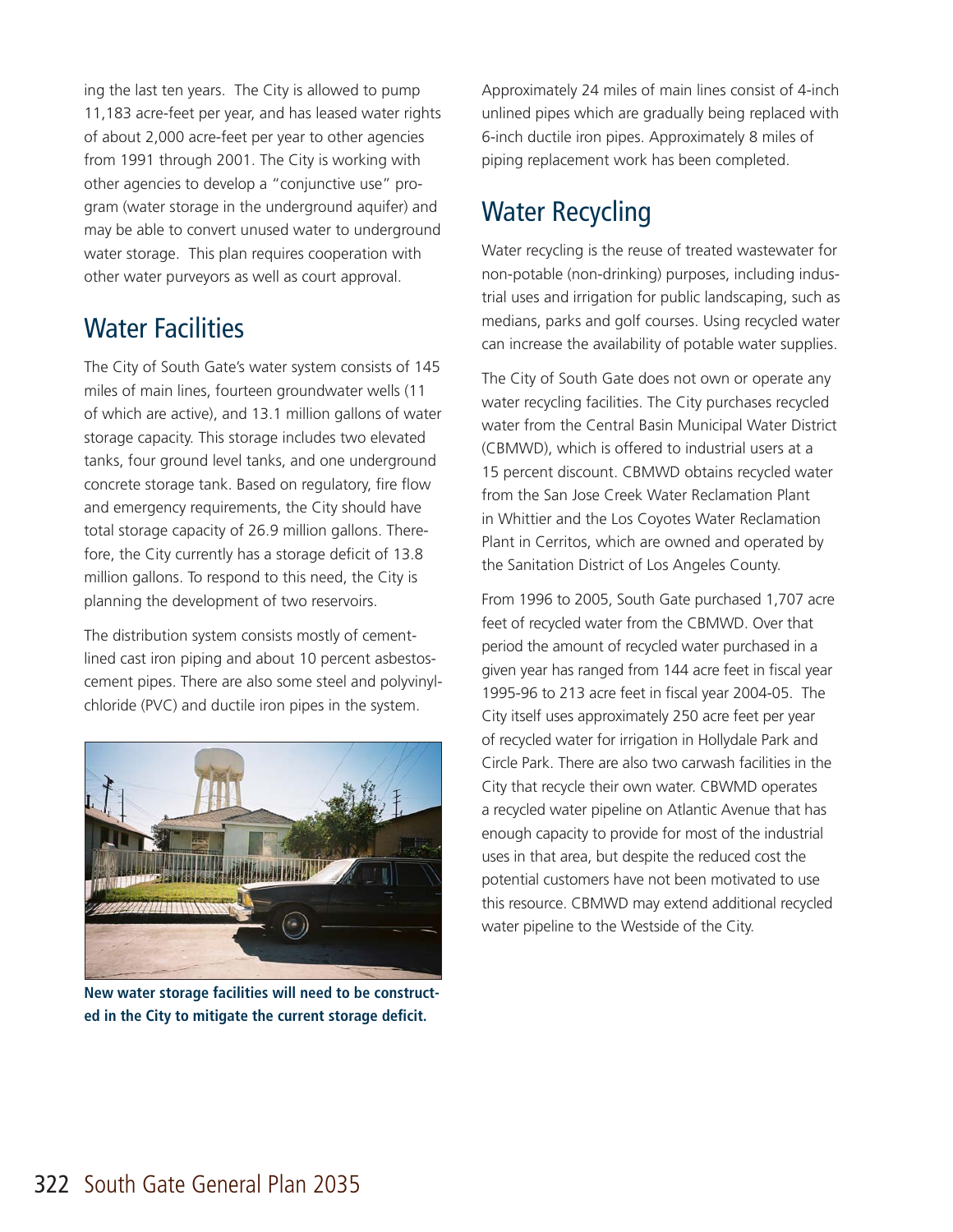## Goals, Objectives and Policies

### **Goal PF 5:**

### **A water system that meets the projected demand for all users and seeks ways to reduce demand**

### Objective PF 5.1:

Ensure that a reliable water supply can be provided within the City's service area, while remaining sensitive to the climate.

#### *Policies*

- **P.1** The City will maintain water storage, distribution and treatment infrastructure in good working condition in order to supply domestic water to all users with adequate quantities, flow and pressure.
- **P.2** The City will promote water conservation by implementing the recommendations of the Urban Water Management Plan.
- **P.3** The City will support the efforts of the Central Basin Municipal Water District to expand the use of recycled water in the City.
- **P.4** Water distribution infrastructure will be replaced as needed to improve water delivery and fire flow as well as to maintain healthy and safe drinking water for all residents and businesses. To the extent feasible, the replacement should be concurrent with major infrastructure or development projects within the City.

### Objective PF 5.2: Promote water conservation and increase the use of reclaimed and recycled water.

#### *Policies*

- **P.1** The City will seek to build an integrated, extensive system of reclaimed and recycled water.
- **P.2** As existing water distribution infrastructure is replaced, the City should consider adding recycled water distribution systems to minimize construction costs.
- **P.3** Recycled and reclaimed water should be used in City-owned parks, plazas, landscaped medians and other public spaces and in privately-owned open spaces, where feasible.
- **P.4** The City should encourage potential customers for reclaimed or recycled water by providing and/or publicizing incentives for using reclaimed or recycled water instead of potable water, where appropriate.
- **P.5** The City will consider requiring new non-residential and multi-family projects with 25 or more units to be built in such a way that they are able to use reclaimed water whenever it becomes available in the future.
- **P.6** The City will promote water conservation in its own operations and through public education, incentive programs, and standards for new and retrofitted development. The City will work with other agencies such as the Central Basin Municipal Water District, the Water Replenishment District, the Metropolitan Water District and Golden State Water Company to promote water conservation.
- **P.7** New development projects should seek opportunities for rainwater capture and reuse.
- **P.8** The City will promote water conservation through site design, use of efficient systems, xeriscape and other techniques.
- **P.9** New City facilities should use xeriscape, native plant species, low flow plumbing and other water conserving techniques, to the greatest extent feasible.

### Objective PF 5.3: Promote coordination between land use planning and water facilities and service.

- **P.1** The City will be responsible for replacing new distribution water lines, as necessary, to meet future needs. Individual development projects will be responsible for the construction of all necessary on-site water improvements and connecting to the water mains.
- **P.2** The City will collect water impact fees for new development.
- **P.3** The availability of sufficient, reliable water will be taken into account when considering the approval of new development.
- **P.4** The City will manage energy use for all water facilities and upgrade water system pumps, motors and other devices to improve energy efficiency to reduce costs.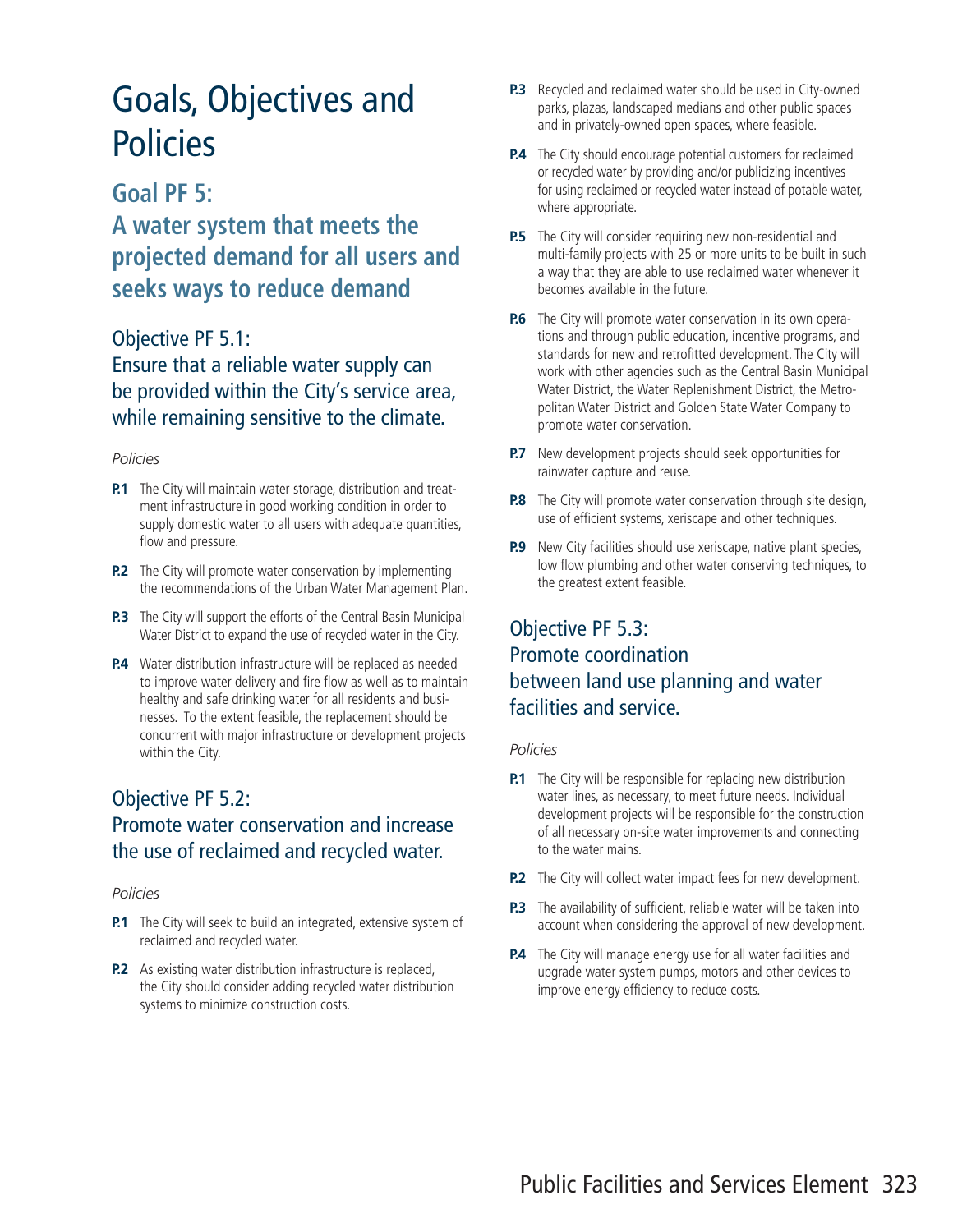# Implementation Actions

### Action PF 6: Amend the Building Code to allow water-conserving technologies.

Amend the Building Code to allow for and encourage a variety of water-conserving technologies such as: low flow and dual-flush toilets, waterless urinals, as well as water reuse technologies such as: cisterns for rainwater capture, along with any other water conservation technologies deemed feasible.

### Action PF 7: Update the Urban Water Management Plan.

The Public Works Department will make it a priority to update the Urban Water Management Plan to make it consistent with the General Plan.

### Action PF 8: Update the Water Master Plan.

The Public Works Department will make it a priority to update the Water Master Plan to make it consistent with the General Plan.

### Action PF 9: Replace the existing above-ground storage tanks.

The Public Works Department will replace the existing above-ground storage tanks with new below-grade tanks to provide more open space for parks or for development of above-ground parking facilities when financially feasible.

### Action PF 10: Adopt the Reclaimed Water Usage Plan.

The Public Works Department will create a long-term plan on the potential uses of reclaimed water and the locations for reclaimed water infrastructure.

### Action PF 11: Explore an infrastructure impact fee.

In order that new development pay its share of the costs of water supply infrastructure, the Public Works Department will work in coordination with the Community Development Department to explore the creation of an infrastructure impact fee.

### Action PF 12: Explore an energy efficiency evaluation program for the water system.

In order to improve energy efficiency and reduce emission of greenhouse gases, the City will create a program to evaluate current energy consumption of the water system and to improve efficiencies throughout the system.



**The use of recycled water for activities such as irrigation of parks and open spaces is a component of the City's water conservation efforts.**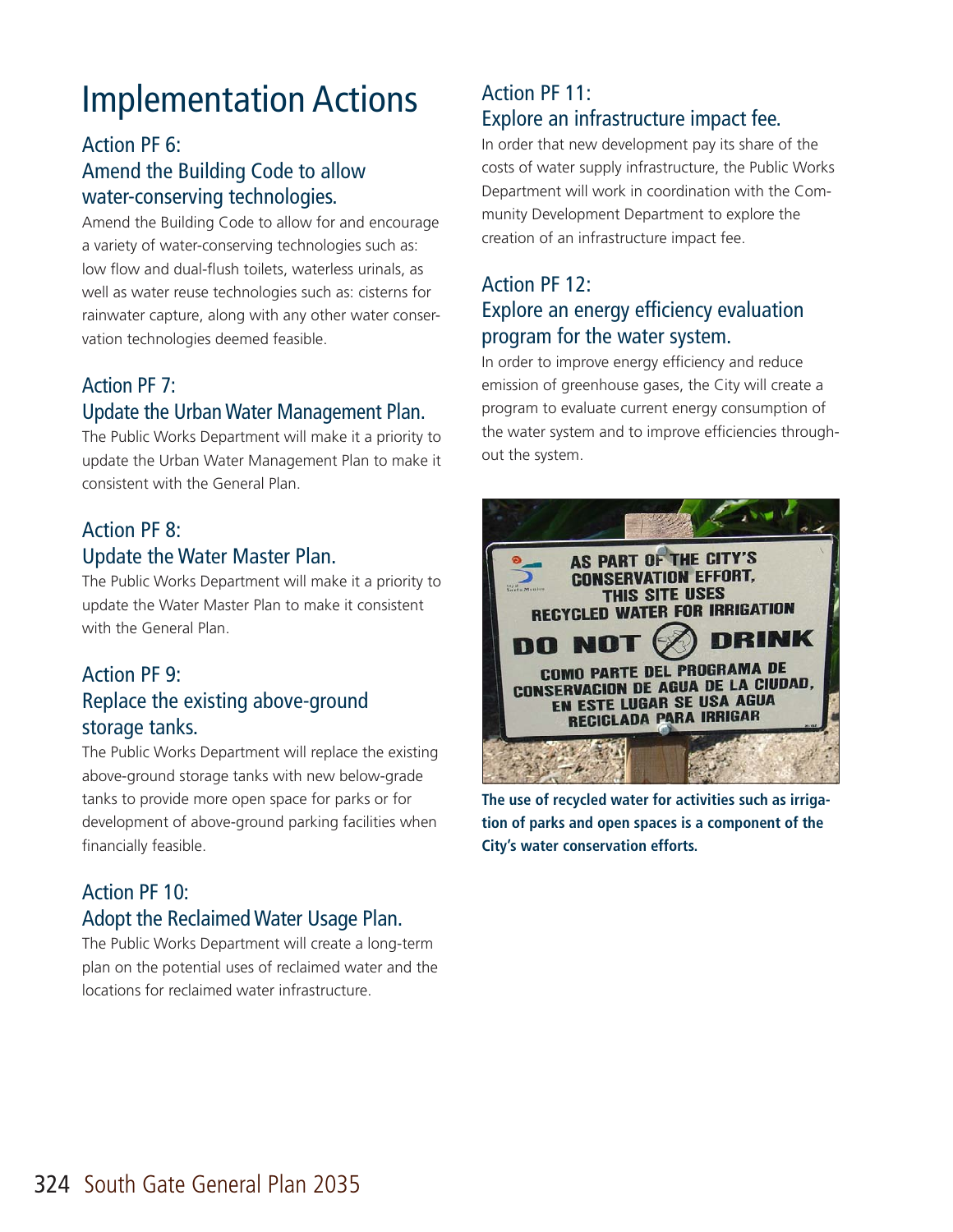**The sewer transportation system consists of 98 miles (84%) of unreinforced concrete pipe and 18 miles of sewer is vitrified clay pipe.**

# WASTEWATER

## Existing Conditions

The City's sanitary sewer collection system is managed by the City's Public Works Department. The collection system consists of about 116 miles of gravity sewer lines, no pump/lift stations, and about 100 sewer siphons within the system. Approximately 99 percent of flows from local sewers discharge into the County Sanitation Districts' (LACSD's) facilities for transportation, treatment, and disposal. The remaining one percent of total sewage generated within the City passes into the City of Paramount system and is then discharged into CSD facilities. There are 21 LACSD trunk lines that run through various portions of the City. These trunks convey sewage from South Gate and other communities to the Joint Water Pollution Control Plant in Carson.

The sewer transportation system consists of 98 miles (84%) of unreinforced concrete pipe and 18 miles of vitrified clay pipe. In 2002 and 2003, concrete sewer facilities were repaired and re-lined and in 2008 the vitrified clay pipe portion of the system was checked and repaired. As deteriorated lines are discovered during preventive maintenance these lines are either immediately repaired by Public Works or emergency contractors are retained to repair lines.

## Goals, Objectives and Policies

### **Goal PF 6:**

**A wastewater system that is adequate to protect the health and safety of all South Gate residents, businesses and institutions**

### Objective PF 6.1:

Provide high-quality wastewater services to residents and ensure enforcement of wastewater regulations.

- **P.1** The City will maintain wastewater infrastructure in good condition.
- **P.2** The approval of new development will be conditional on the availability of adequate, long-term capacity of wastewater treatment, conveyance and disposal sufficient to service the proposed project.
- **P.3** The City will follow current environmental best practices in the treatment of wastewater.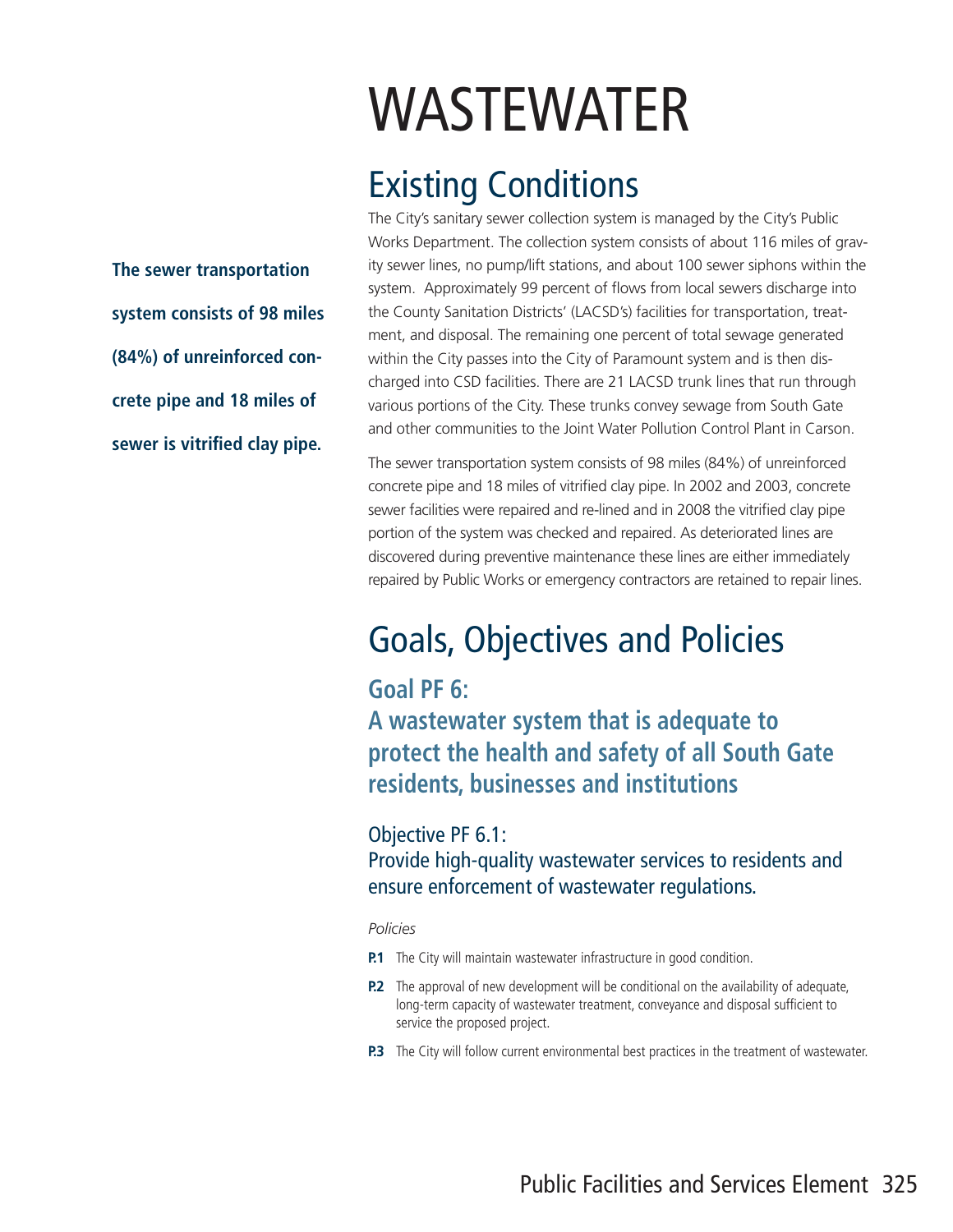**P.4** The City will continue to work with the Los Angeles County Sanitation District to ensure the use of Best Management Practices in the City.

### Objective PF 6.2: Require steps to ensure sufficient wastewater capacity for new development.

#### *Policies*

- **P.1** Prior to issuance of a wastewater permit for any future development project the City will require that project applicants pay applicable connection and or user fees to the the County sanitation Districts of Los Angeles County.
- **P.2** Prior to issuance of a building permit for any future development project the City will require that project applicants prepare and submit for review an engineering study to determine the adequacy of the sewer systems to accommodate the proposed project.
- **P.3** Prior to issuance of a building permit for any future development project the City will require that project applicants provide evidence that the County Sanitation District of Los Angeles County has sufficient wastewater transmission and treatment plant capacity to accept sewage flows from buildings for which building permits are requested.

# Implementation Actions

### Action PF 13: Update the Sewer Master Plan.

The Public Works Department will make it a priority to update the Sewer Master Plan to make it consistent with the General Plan.

### Action PF 14: Evaluate the capacity of the existing wastewater collection system.

Upon adoption of the General Plan, the City should initiate an evaluation of the existing capacity of the wastewater collection system in collaboration with the Los Angeles County Sanitation District to determine if the existing wastewater collection systems are adequate to meet existing and anticipated future demand.

### Action PF 15: Explore an infrastructure impact fee.

In order that, new development pay its share of the costs of wastewater infrastructure, the Public Works Department will work in coordination with the Community Development Department to explore an Infrastructure Impact Fee.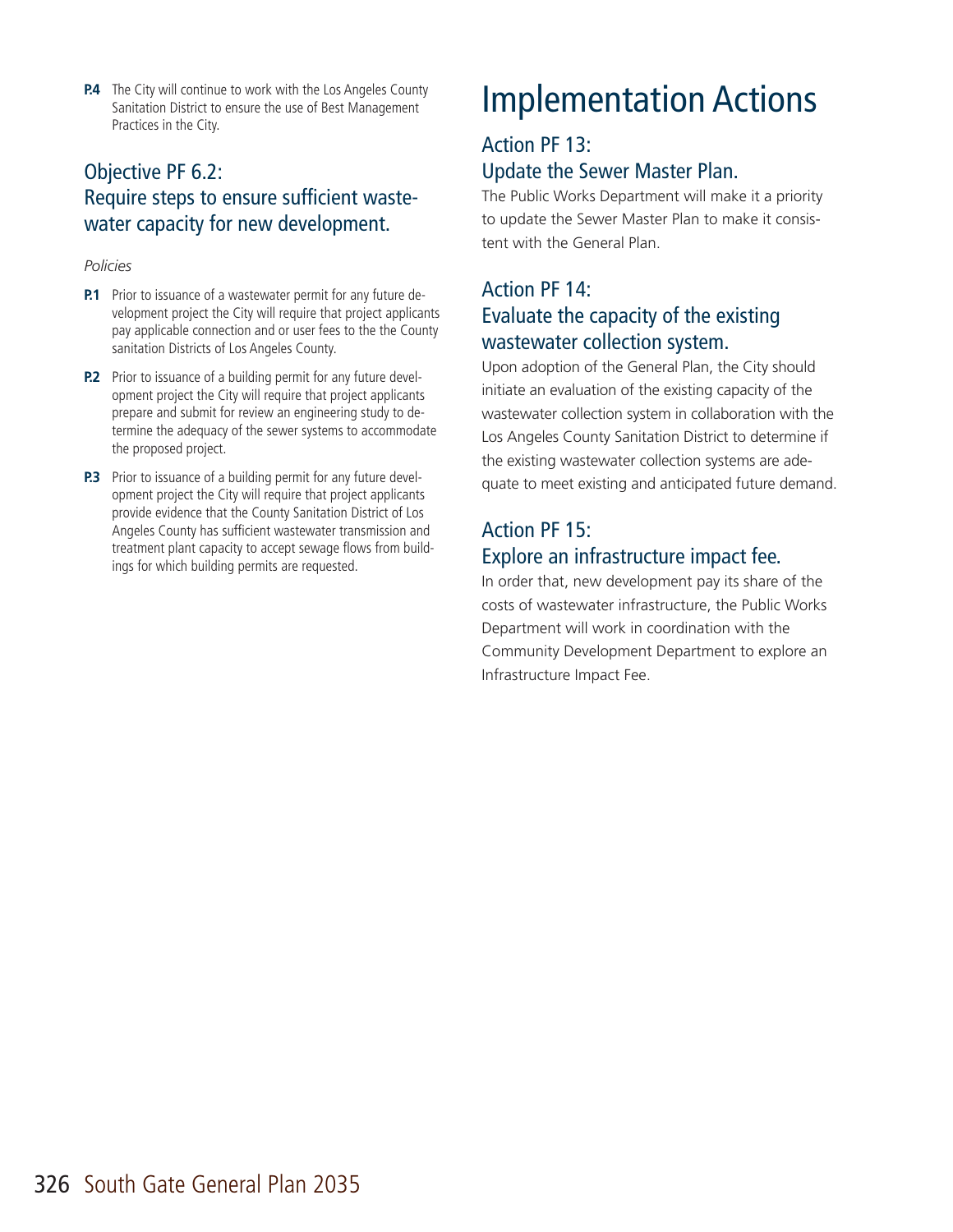STORMWATER

### Existing Conditions

The main purpose of a storm drainage system is to control stormwater runoff in order to prevent flood damage, reduce inconvenience from excessive flows and to minimize pollution to service, groundwater and the ocean.

South Gate's stormwater system is managed by the City's Department of Public Works and the Los Angeles County Department of Public Works (LACDPW). Most stormwater drains through street curb and gutters to LACDPW storm drains, but there are a limited number of circular storm drains maintained by the City. The LACPD storm drain system generally collects water from streets, pipelines and Caltrans drains and either transports it south towards Paramount and directly into the Los Angeles River or south and west towards Lynwood, where the runoff discharges into Compton Creek and ultimately the Los Angeles River further downstream.

South Gate is part of the lower Los Angeles River Drainage basin, and is a co-permittee with the County of Los Angeles in a five-year National Pollution Discharge Elimination System Permit (NPDES). As part of compliance with this Permit, the 84 co-permittees of Los Angeles County developed a post-construction development mitigation plan. This plan outlines best management practices which must be incorporated into design plans for certain types of development, including: ten or more units (including single family homes, multi-family homes, condominiums and apartments), automotive service facilities, restaurants, one acre or more square-feet of impervious surface in industrial/ commercial development, retail gasoline outlets, and parking lots of 5,000 square feet or more of surface area or with 25 or more parking spaces. Local jurisdictions, such as South Gate, are required to adopt the Best Managements Practices contained in the post-construction development mitigation plan. Local jurisdictions can adopt additional Best Management Practices, but they must be at least as stringent as those contained in the Los Angeles County post-construction development mitigation plan.

**The LACPD storm drain system generally collects water from streets, pipelines and Caltrans drains and either transports it south towards Paramount and directly into the Los Angeles River or south and west towards Lynwood, where the runoff discharges into Compton Creek and ultimately the Los Angeles River further downstream.**